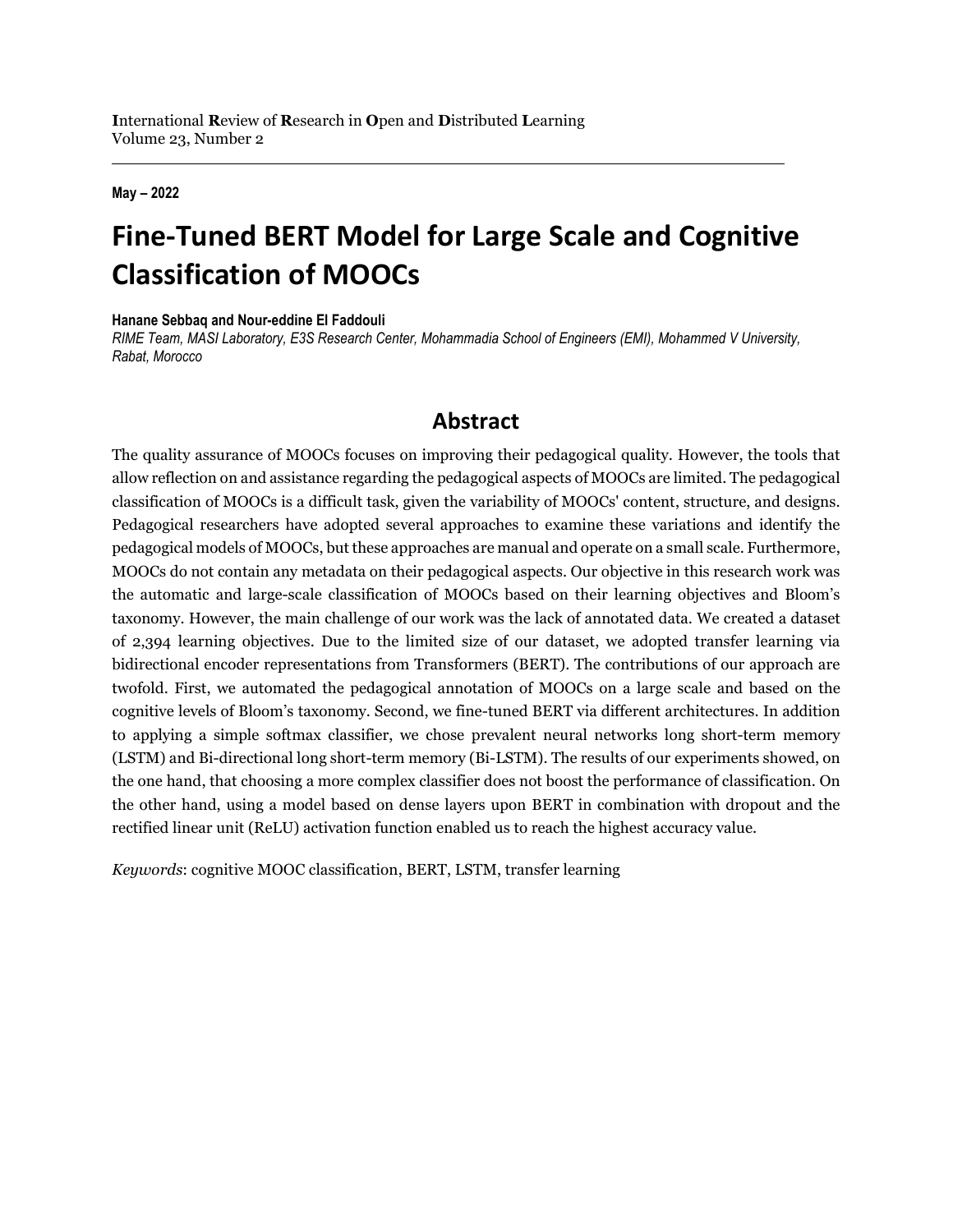## **Introduction**

At the end of 2019, the spread of COVID-19 has caused a worldwide change in teaching from face-to-face to virtual or semi-virtual models. To ensure the continuity and efficacy of the learning process, many universities have turned to e-learning and especially MOOCs, and many professors use MOOCs to provide their academic courses. However, there are challenges to overcome, such as course design and quality. Quality, as it relates to the pedagogical framework of e-learning systems is the cornerstone for learning success and effectiveness (Conole, 2016) and it must be subject to constant monitoring and improvement. The quality assurance of e-learning systems can be guaranteed by applying quality instructional design (Kopp & Lackner, 2014) and by analyzing an important aspect of the teaching and learning process, namely the definition of learning objectives (LOs) associated with modules and programs. LOs are central to teaching and learning in many higher education institutions. However, teachers have limited tools to help them reflect on the LOs in the courses they create (Swart & Daneti, 2019). Our research aimed to assist teachers by recommending appropriate content based on their research (Sebbaq & al, 2020) and, importantly, on the cognitive level of their LOs. In our previous work (Sebbaq & Faddouli, 2021), we proposed a pedagogically enriched massive online open course (MOOC) ontology, that served as a standard to unify the representation of MOOCS and facilitate interoperability between MOOCs platforms. We enriched this ontology with metadata about learning objectives classified according to Bloom's taxonomy. This ontology served as a basis for the design and implementation of a linked data repository. We automatically extracted semantically rich descriptive metadata from different MOOC providers and integrate this metadata into a repository accessible through a simple protocol and RDF query language (SPARQL) endpoint. This repository served as the basis for our recommendation framework.

To concretize the epistemological position of the pedagogical dimension of MOOCs, we mapped MOOC learning objectives and Bloom's taxonomy levels. However, one of the limitations of our previous research work has been that the process of MOOC classification remained manual, which was tedious given its large scale. Therefore, the automation of classifying MOOCs according to their cognitive level remained an open research question. In this work, we proposed an approach for the cognitive classification of MOOCs. To the best of our knowledge and according to our literature review, there is no relevant study on automatic and large-scale pedagogical classification of MOOCs.

To study the pedagogies most suited to large-scale learning and teaching, and to highlight the special characteristics and properties of these pedagogies, several studies have compared existing pedagogies and case studies on MOOCs. Those studies analyzed the pedagogies used and proposed mechanisms and guidelines to improve the quality of MOOCs' pedagogical design. Analysis and classification of MOOCS was a difficult task, given the variability of MOOC structures, contents, designs, platforms, providers, and learner profiles. According to our literature review, the pedagogical classification of MOOCs has often been manual, as well as restricted to a limited number of MOOCs whose metadata are extracted manually and on a reduced scale. The objective of our work was to propose an automatic and large-scale pedagogical classification system for MOOCs according to their learning objectives. As we relied on the learning objectives for classification, we adopted the six cognitive levels of Bloom's taxonomy. The main constraint related to our study was the absence of annotated data—there is no dataset of annotated learning objectives organized according to the cognitive levels of Bloom's taxonomy. To overcome this problem, we resorted to building our dataset.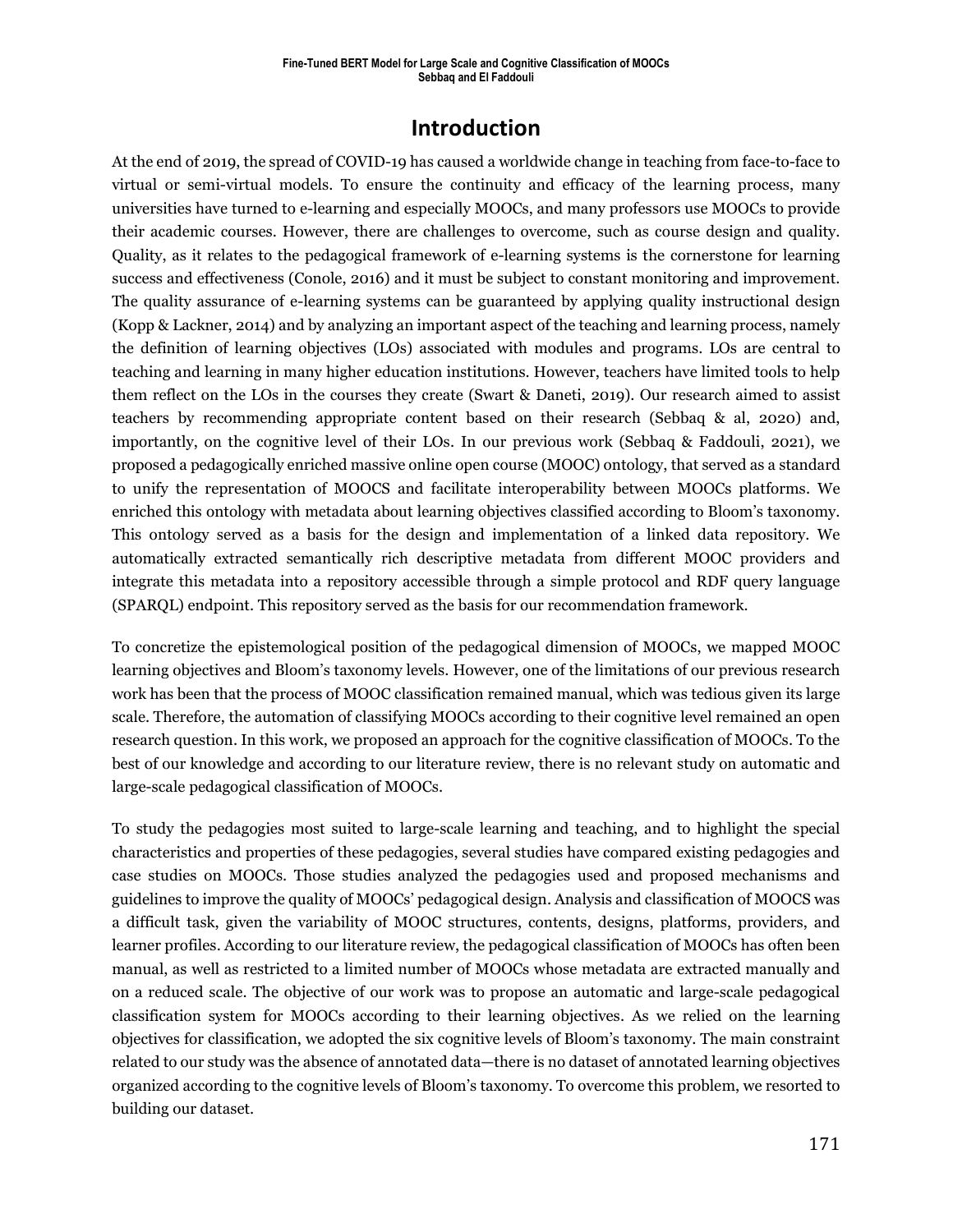We managed to build a dataset of 2,394 LOs but this size remained limited. The transfer learning technique has demonstrated its performance on small datasets. We proposed a model based on bidirectional encoder representations from Transformers (BERT) for the cognitive classification of MOOCs using various finetuning strategies, and we examined the effect of different classifiers upon layers of BERT. Our experiment results showed, on the one hand, that using the pre-trained BERT model and fine-tuning it by adding dense layers outperformed the use of more complex classifiers like long short-term memory (LSTM) or (Bi-LSTM). On the other hand, using dense layers upon BERT in combination with dropout and the rectified linear unit (ReLU) activation function helped avoid overfitting.

The rest of this paper is organized as follows: Section 2 is a literature review. Section 3 describes the methodologies. Section 4 shows the experimental study. Section 5 answers the research questions and Section 6 is a conclusion.

## **Literature Review**

## **Pedagogical Classification of MOOCs**

To improve the quality of the instructional design of MOOCs, several studies have carried out comparisons of pedagogies that are most suited to large-scale learning and teaching, and that highlight the special characteristics and properties of these pedagogies. However, analysis and classification of MOOCs have been a difficult task given the variability of MOOC content, structure, designs, and providers. Educational researchers have adopted several approaches to understand these variations and identify the pedagogical models that exist in the pedagogical design of MOOCs. Kopp and Lackner (2014) studied MOOC models and designs. They structured these elements into a comprehensive checklist in the form of a framework to assist teachers in the design and development of a MOOC. However, this framework was descriptive and did not specify the characteristics associated with either the MOOC dimensions or assessment. Yousef et al. (2014) conducted research that classified MOOC quality criteria in two dimensions and six categories, which were manifested via 74 criteria. However, this study did not go further to evaluate MOOCs based on these criteria.

After a review of classification and description systems of existing MOOCs, Major and Blackmon (2016) proposed a descriptive framework with 11 dimensions including the educational dimension. Nevertheless, they did not go as far as pedagogical assessment. Similarly, to describe MOOCs, Rosselle et al. (2014) mapped eight dimensions to various characteristics of MOOCs. However, no assessment system was proposed. This mapping was an extension of that proposed by Pardos and Schneider (2013) who provided a conceptual mapping of MOOC designs. They categorized five main dimensions, which included four elements of the learning environment that could potentially affect design—instruction, content, assessment, and community.

To provide teachers with the guidance and the assistance they need to make better design decisions, Conole (2014) offered the 7Cs of learning design framework. This framework can be used for both designing and evaluating MOOCs. Moreover, Conole (2016) has also offered a 12-dimensional framework as well as a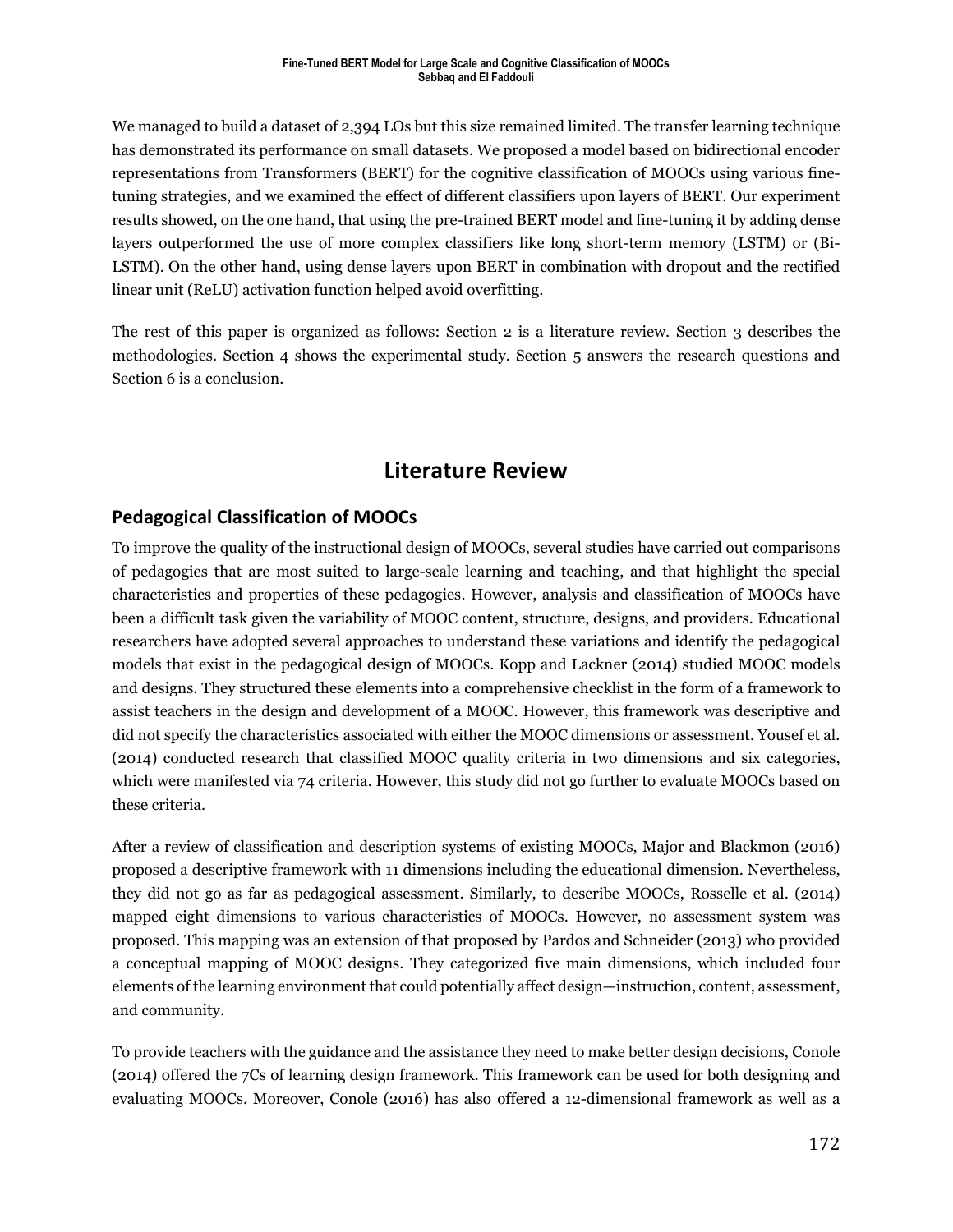#### **Fine-Tuned BERT Model for Large Scale and Cognitive Classification of MOOCs Sebbaq and El Faddouli**

rating scale (low, medium, or high). These dimensions covered structural, philosophical, and pedagogical aspects, though the organizational system can be confusing. In addition, the assessment of some dimensions was unclear. Margaryan et al. (2015) proposed the course scan assessment system, a 37-item checklist based on existing instruments for quality instructional design. Margaryan et al. evaluated a sample of 76 MOOCs using the three dimensions: (a) course details (7 elements); (b) objectives and organization (6 elements); and (c) pedagogical principles (24 elements). The MOOCs evaluated were a random sample of those available at the end of 2013 on various platforms.

Based on an approach focused on pedagogy Swan et al.(2014) offered the MOOC assessing MOOC pedagogy (AMP) tool for evaluating pedagogy. The AMP generates a specific MOOC profile based on 10 pedagogical dimensions: (a) epistemology, (b) role of the teacher, (c) orientation of activities, (d) structure, (e) approach to content, (f) feedback, (g) cooperative learning, (h) adaptation to individual differences, (i) activities and evaluation, and (j) user's roles. The rating scale ranged from 0 to 5. Quintana and Tan (2019) introduced an extended version of the AMP tool with modified terminology and more sophisticated indicators. After evaluating 20 MOOCs (from the same platform and institution, but different fields), they showed how machine learning with the k-nearest neighbor (k-NN) algorithm helped identify pedagogically similar MOOCs. Xing (2019), using machine learning for the classification of MOOCs, analyzed 205 MOOCs to identify clusters of MOOCs using the k-means algorithm. Their goal was to study the impact of design features on learner engagement. Davis et al. (2018) used hierarchical clustering to group MOOCs according to their structures. They manually collected data from 177 MOOCs and looked only at the MOOCs' structures. An automatic notation was made by calculating the similarities via the two approaches (clustering transition probability and trajectory mining).

Table 1 summarizes the works reviewed here and classifies them according to whether their objective was description or evaluation. Information on the number of MOOCs analyzed is also provided to assess the large-scale character of the classification, while the data gathering column indicates whether the study gathered data automatically or manually. The third point of comparison shows whether the work integrated a MOOC assessment tool and whether it was automatic or manual. The sixth aspect of comparison deals with the use of machine learning for automating the classification, and the last column addresses the use of a theoretical foundation.

#### **Table 1**

| Research<br>paper | Research<br>objective                                 | <b>Number</b><br>of<br><b>MOOCs</b><br>analyzed | Data<br>gathering<br>method | <b>Assessmen</b><br>t tool    | <b>Assessment</b><br>method | <b>Machine</b><br>learning | <b>Theoretical</b><br>foundation |
|-------------------|-------------------------------------------------------|-------------------------------------------------|-----------------------------|-------------------------------|-----------------------------|----------------------------|----------------------------------|
| Conole<br>(2014)  | Description                                           | $\overline{\phantom{0}}$                        | $\overline{\phantom{0}}$    | Yes (low,<br>medium,<br>high) | Manual                      |                            | Good learning                    |
| Conole<br>(2016)  | Description<br>Evaluation (7Cs of<br>learning design) | $\overline{\phantom{a}}$                        | $\overline{\phantom{a}}$    | Yes                           | Manual                      | $\overline{\phantom{a}}$   | Good learning<br>principles      |

#### *Comparing Studies That Classify MOOCs*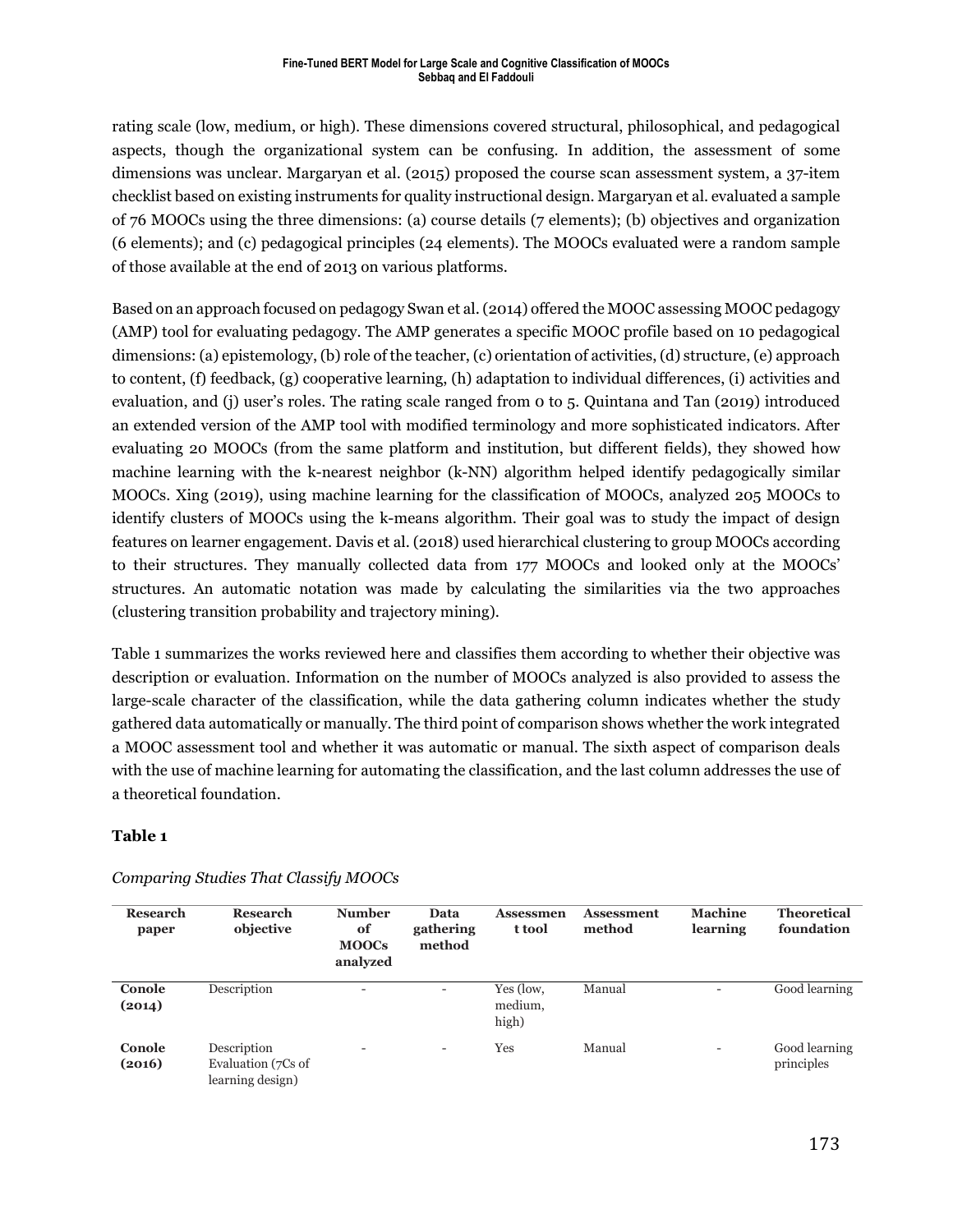| Fine-Tuned BERT Model for Large Scale and Cognitive Classification of MOOCs |
|-----------------------------------------------------------------------------|
| Sebbag and El Faddouli                                                      |

| <b>Major</b> and<br><b>Blackmon</b><br>(2016) | Description                               |                          |        |                               |           |                            |                                    |
|-----------------------------------------------|-------------------------------------------|--------------------------|--------|-------------------------------|-----------|----------------------------|------------------------------------|
| Pardos<br>and<br>Schneider<br>(2013)          | Description<br>Evaluation                 |                          |        | Yes                           | Manual    |                            | Online<br>learning                 |
| <b>Rosselle</b> et<br>al. (2014)              | Description                               |                          |        |                               |           |                            |                                    |
| <b>Kopp</b> and<br><b>Lackner</b><br>(2014)   | Description                               |                          |        |                               |           |                            | ADDIE,<br>Molenda<br>(2003)        |
| Yousef et<br>al. (2014)                       | Description                               | $\overline{\phantom{0}}$ |        |                               |           |                            |                                    |
| Swan et al.<br>(2014)                         | Pedagogical<br>evaluation                 | 17                       | Manual | AMP tool                      | Manual    |                            |                                    |
| Margaryan<br>et al.<br>(2015)                 | Evaluation                                | 76                       | Manual | Course scan                   | Manual    |                            | Merrill                            |
| Xing<br>(2019)                                | Evaluation                                | 205                      | Manual | Yes                           | Manual    | K-means                    | Web-based<br>online<br>instruction |
| Davis et al.<br>(2018)                        | Evaluation                                | 177                      | Manual | Calculate<br>similarities     | Automatic | Hierarchical<br>clustering |                                    |
| Quintana<br>and Tan<br>(2019)                 | <b>Evaluation</b> (AMP<br>tool extension) | 20                       | Manual | Expanded<br>AMP<br>instrument | Manual    | $k-NN$                     |                                    |

## **Pedagogical Classification of E-Learning Content Based on Bloom's Taxonomy**

Classification based on Bloom's taxonomy makes use of Bloom's taxonomy action verbs (BTAV). Swart and Daneti (2019) and Nevid and McClelland (2013) used BTAV to manually classify LOs. This time-consuming task required the participation of educational specialists in order to assure accurate outcomes. On the other hand, some verbs in the BTAV are unclear, since determining the necessary cognitive level is challenging. Verbs such as choose, describe, design, explain, show, and use can be found at different levels of cognition.

The use of Bloom's taxonomy to classify e-learning content (e.g., questions, forum texts) has received considerable attention in recent years. For automatic classification, researchers have used a variety of methodologies, ranging from rule-based to traditional machine learning to deep learning approaches. In the 1980s, the rule-based approach was the most popular. Omar (2012) and Haris and Omar (2012) demonstrated the effectiveness of the rule-based approach, although it was not without flaws. Among these disadvantages was the requirement for professionals to manually construct many rules to cover all sorts and domains of inquiries in order to improve the accuracy of the output.

When it comes to e-learning content, researchers have been mainly interested in evaluation questions. Abduljabbar and Omar (2015) combined three classifiers—support vector machine (SVM), nearest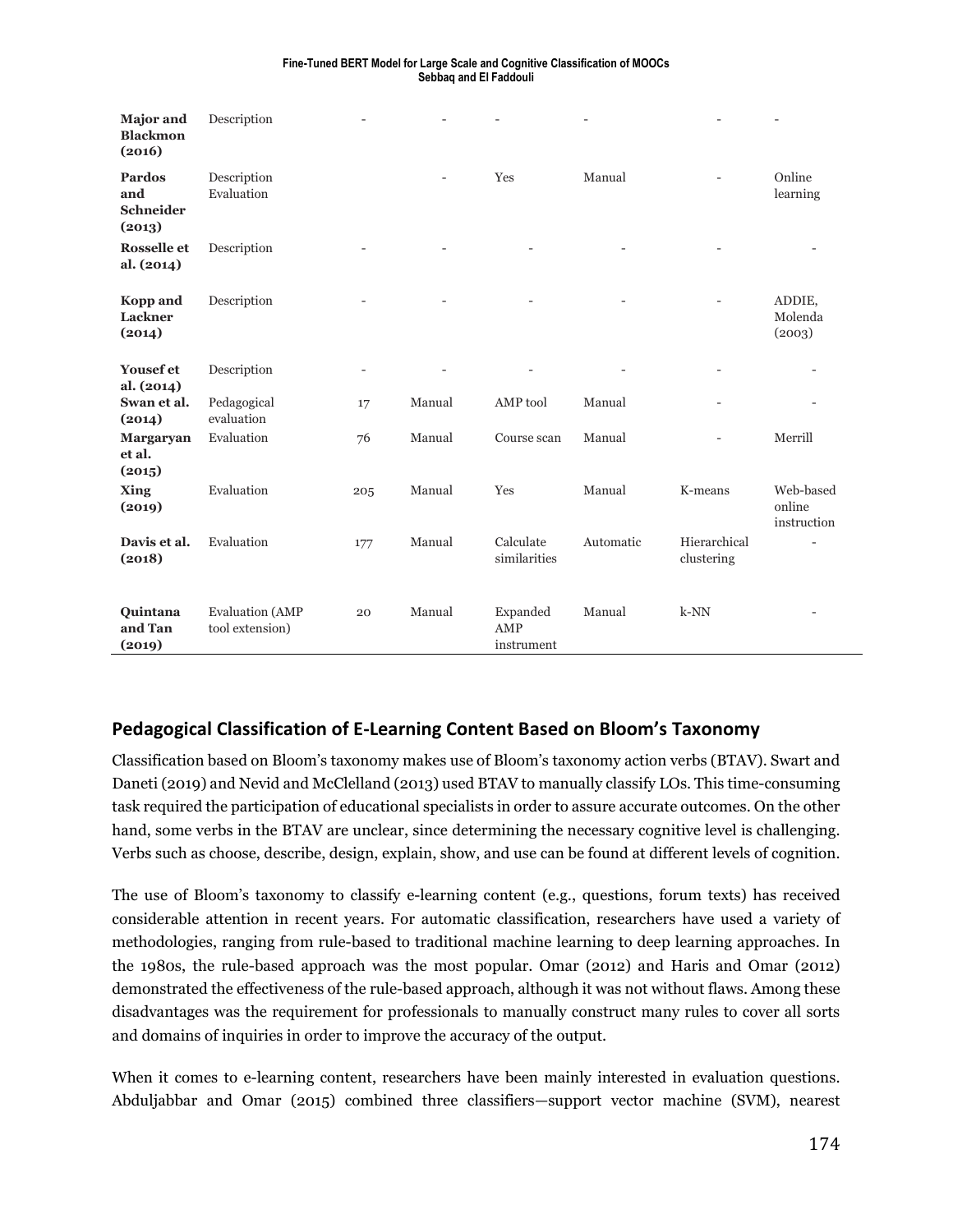#### **Fine-Tuned BERT Model for Large Scale and Cognitive Classification of MOOCs Sebbaq and El Faddouli**

neighbor (NB), and k-nearest neighbor (k-NN)—and found that using an only bag of words (BOW) feature extraction improved accuracy. In 2020, Mohammed and Omar (2020) used a combination of Term Frequency–Inverse Document Frequency (TF-IDF), Part Of Speech (POS), and word2vec for feature extraction and tested the classifiers (i.e., k-NN, logistic regression (LR), and SVM). This combination, according to their research, increased F1-measurement performance. Osman and Yahya (2016) combined multiple feature extraction (BOW, POS, and n-grams) techniques with different machine learning algorithms (i.e., NB, SVM, LR, and decision trees) in order to test and compare them. Their research revealed that the feature extraction technique used had an impact on the machine learning classifier's performance.

Some studies have used a deep learning-based approach to classify e-learning content according to the six cognitive levels of Bloom's Taxonomy. Ting Fei et al. (2003) examined the application of automated question classification tests in e-learning systems. They presented a text classification model that used a back-propagation learning approach to train a text classifier using an artificial neural network. Their technology outperformed the competition by about 78% in terms of F1 value. Yusof and Hui (2010) used an artificial neural network (ANN) strategy that employed numerous feature reduction strategies to develop a model that categorized question items. Das et al. (2020) proposed two strategies for automatically estimating the cognitive learning challenges of given questions. Their first method used latent Dirichlet allocation (LDA) as a deep learning strategy. For multi-class text classification, the second methodology employed BERT. According to their findings, BERT had an accuracy of 89%, which was higher than LDA's 83%.

## **BERT for Text Classification**

The BERT model is based on two stages: pre-training and fine-tuning (Devlin et al., 2019). During pretraining, the model is trained on a large unlabeled corpus. The model is then fine-tuned, starting with the pre-trained parameters and refining all parameters with task-specific labeled data. BERT uses the transformer that is a new architecture presented in Vaswani et al. (2017). A simple transformer consists of an encoder that reads text input and a decoder that generates a task prediction. BERT requires only the encoder depicted in Figure 1 because its objective is to develop a model of the language representation.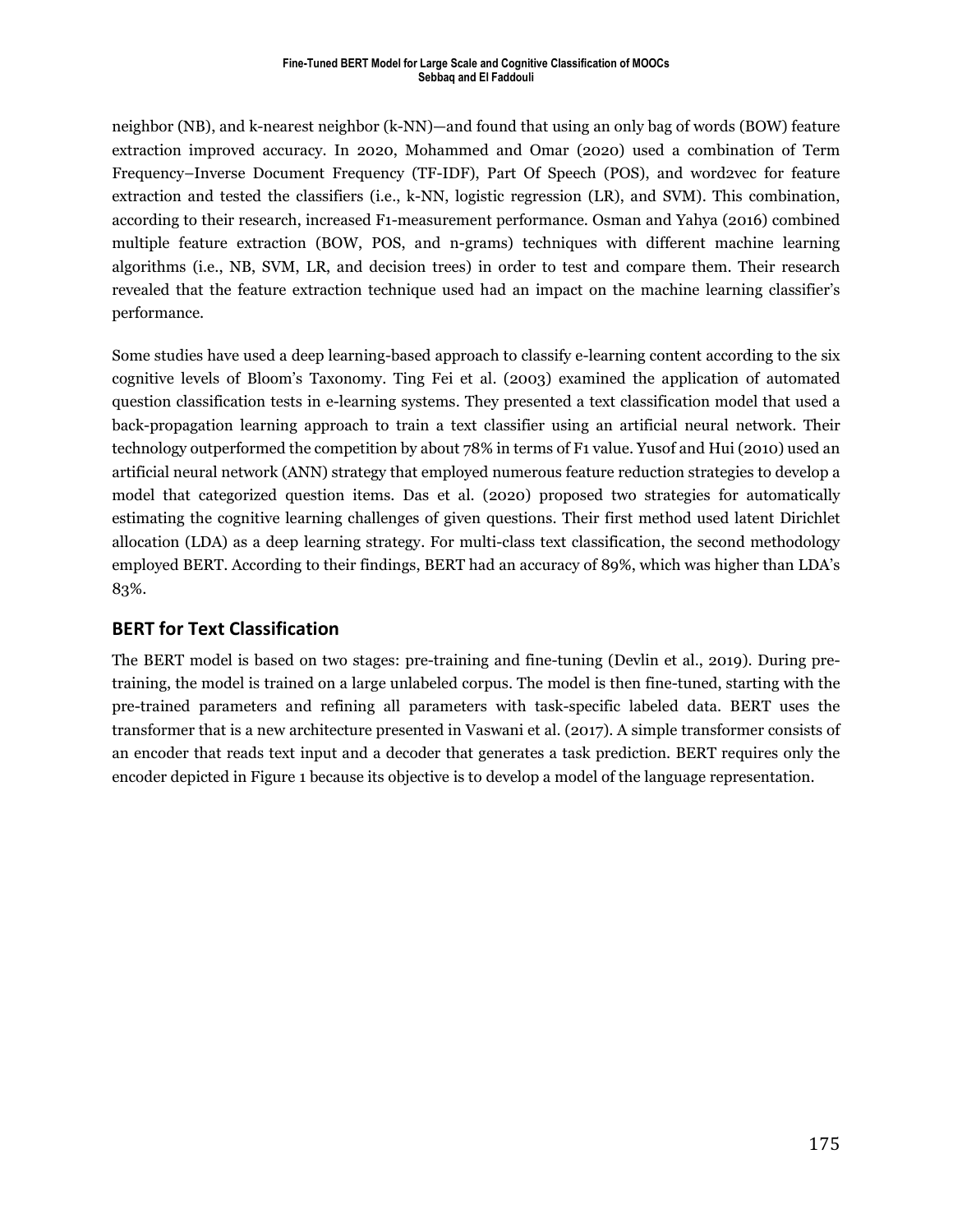*The BERT Encoder*



BERT is based on the attention mechanism (Vaswani et al., 2017) that was invented to allow a model to comprehend and remember the contextual relationships between features and text. The attention mechanism maps a set of queries to their corresponding sets of keys and values—vectors that contain information about related or neighboring entities from the text input. The procedure involves the dot product of the input query with the existing keys, and then a softmax to give a scaled dot product attention score, which is defined as follows (Vaswani et al., 2017):

$$
Attention(Q, K, V) = softmax(\frac{QK^{T}}{\sqrt{d_k}})V
$$

where Q is the query matrix, K is the key matrix, V is the value matrix, and  $d_k$  is the dimension of the Q and K matrices. This resulting score vector is then multiplied by each value and summed to give the final selfattention result for that particular query. Interpretation of this multi-head attention helps the model determine how much attention it should pay to each word in the text block (Vaswani et al., 2017). Multihead attention is defined as follows:

$$
MultiHead(Q, K, V) = Concat(head_1, ..., head_h)W^O
$$

where head<sub>i</sub> = Attention (QWQ<sub>i</sub>, KW<sup>K</sup><sub>i</sub>, V W<sup>V</sup><sub>i</sub>) and the projections are parameter matrices W<sub>i</sub>Q  $\in$  R dmodel×dk,  $W_i$ K $\in \mathbb{R}$  dmodel×dk,  $W_i$ V $\in \mathbb{R}$  dmodel×dv, and  $W^0 \in \mathbb{R}$  hdv×dmodel (Vaswani et al., 2017).

BERT represents a single sentence or a pair of sentences as a sequence of tokens with the following characteristics:

- The first token in the sequence is [CLS].
- When there is a pair of sentences in the sequence, they are separated by the token [SEP].
- For a given token, its input representation is constructed by summing the corresponding token, position, and segment embeddings (see Figure 2).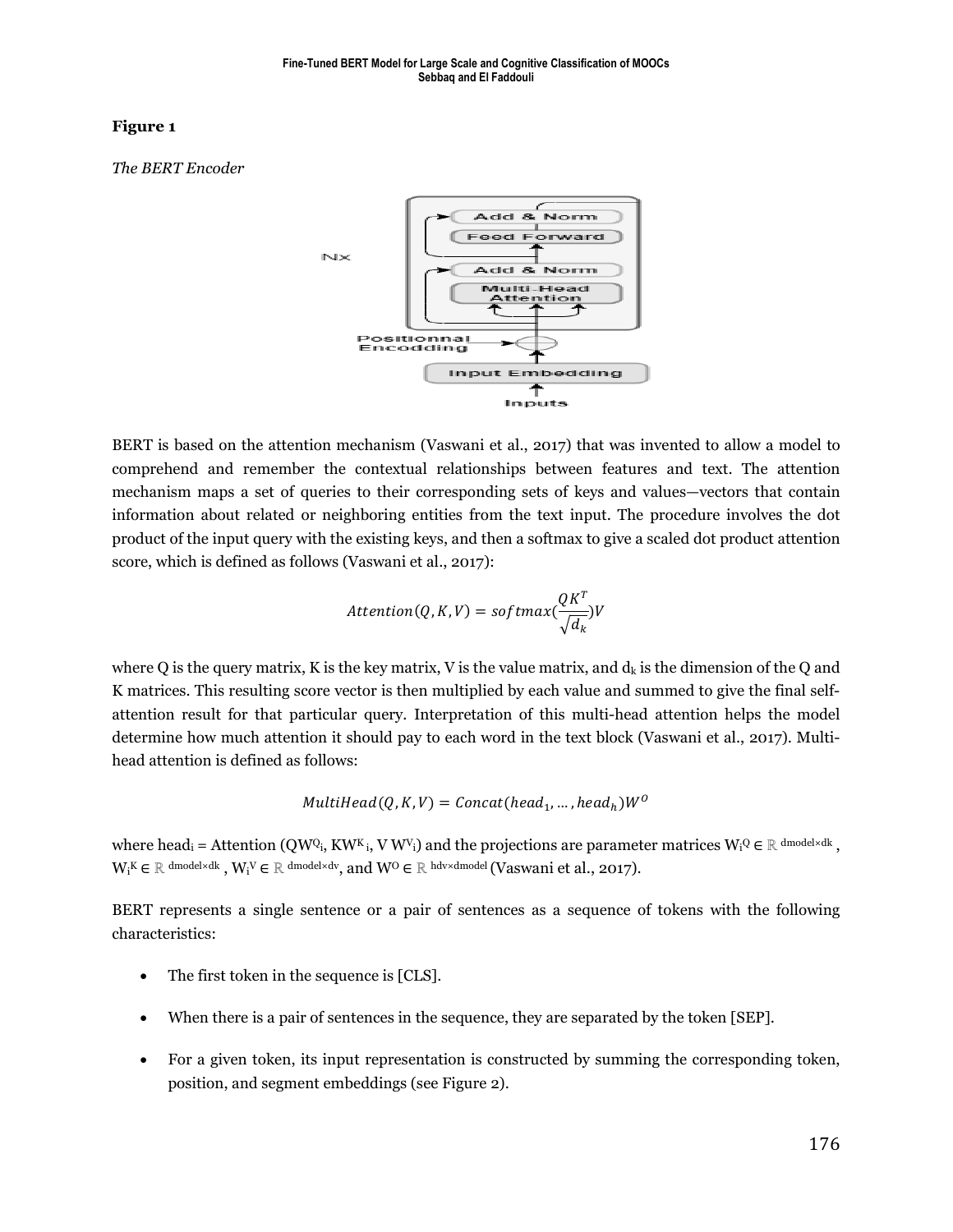*BERT Architecture*



BERT is a leading model for a variety of Natural Language Processing (NLP) tasks, demonstrating its efficiency and potential. In this study, we explored fine-tuning methods for applying BERT to a cognitive classification task.

## **Methodology**

## **Theoretical Foundation of Our Proposed Approach**

According to our comparative study summarized in Table 1, several theoretical frameworks have been adopted for the evaluation and classification of MOOCs. Conole (2014) associated good learning with quality learning. It was critical, in his opinion, to meet the characteristics of good learning in order to accomplish effective learning. Conole (2016) based the12-dimensional assessment framework, as well as the 7Cs for learning design framework on this principle. On the other hand, according to Merrill (2012), the first principles of instruction he proposed constituted the foundation of all present pedagogical models and theories. Merill suggested five guidelines for the development of learning activities. Margaryan et al. (2015) built on Merill's first principles of instruction and added five more principles related to learning resources. Conole (2014, 2016) and Magrayan et al. (2015) used these two theoretical frameworks to drive their research into the development of evaluation frameworks focused on open-ended questions and necessitating the assistance of an expert. Xing (2019) used a Web-based online instruction approach to drive their evaluation of MOOCs. This approach was more generic and incorporated three global design dimensions: information, instruction, and learning. All the frameworks adopted in these studies focused on open-ended questions and called for expert assistance, while our research objective was to automate the evaluation of LOs.

The ultimate aim of our research was to evaluate and classify the pedagogical dimension of MOOCs based on their learning objectives. The theoretical foundation of Bloom's taxonomy was most appropriate for our context since it covered the different levels of cognitive learning and allowed for classifying learning objectives according to six hierarchical levels. The initial purpose of Bloom's taxonomy was to assist teachers in developing rubrics and measuring the achievement of their learning goals by providing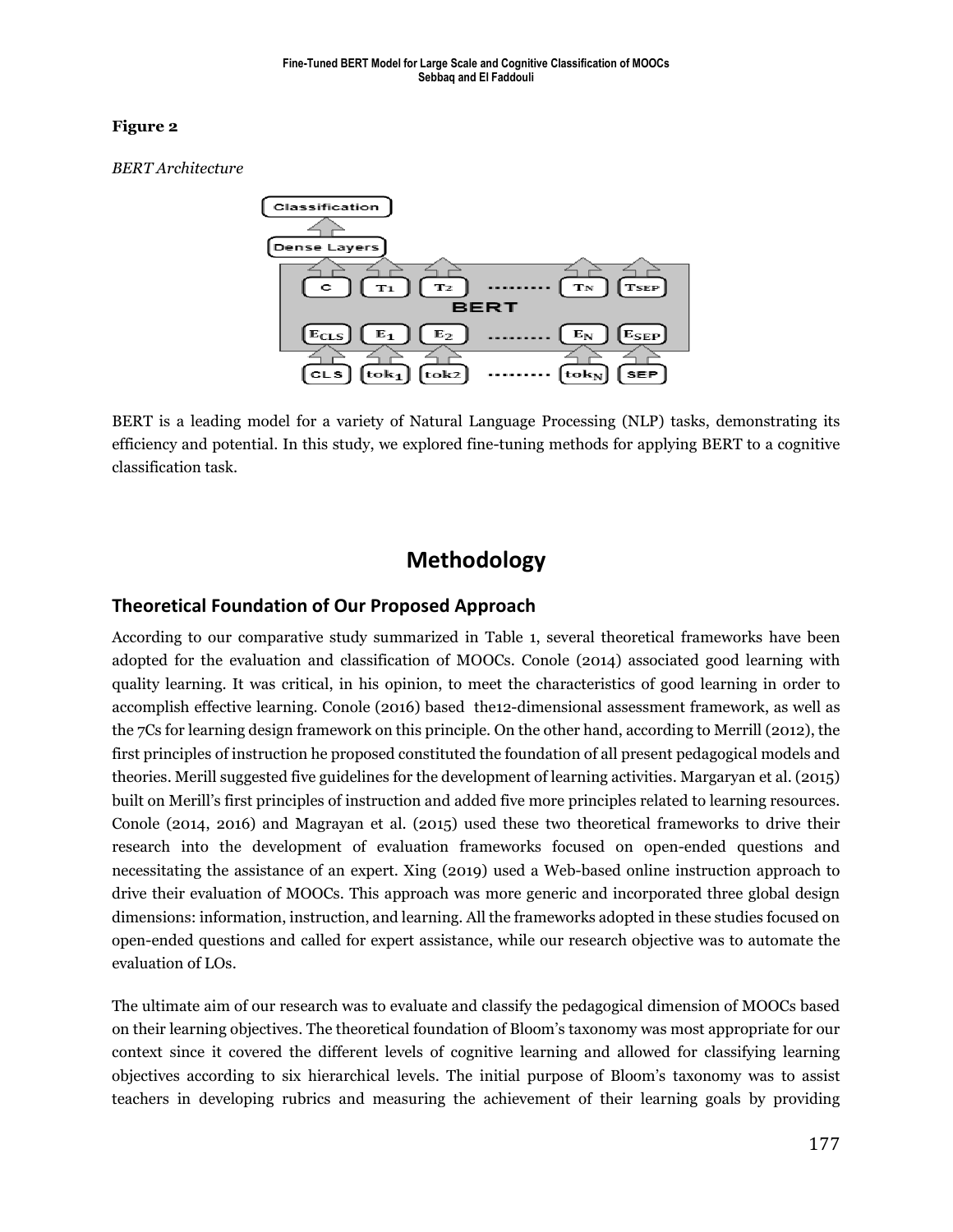guidelines. We used a modification of Bloom's taxonomy adapted from Krathwohl (2002) who proposed a revision of the original taxonomy. It defined a two-dimensional framework consisting of knowledge and cognitive processes. The first dimension took the subcategories of the first level of the original taxonomy; the second dimension renamed the six levels as verbs—remembering, understanding, applying, analyzing, evaluating, and creating. Our research considered the dimension of cognitive learning processes.

Most studies that have classified e-learning content based on Bloom's taxonomy focused on classifying assessment questions. No research has been done on the automatic classification of LOs. Machine learning has been used most often, followed by the rule-based approach. The majority of research publications have focused on merging multiple feature extraction and feature selection methods to improve the performance of machine learning classifiers. The deep learning approach has been used less often; only the ANN architecture has been tested in this context. BERT was used in a single study for cognitive classification purposes (Das et al., 2020). There has been some research comparing BERT and other machine learning or deep learning models (González-Carvajal & Garrido-Merchán, 2020). Our research, on the other hand, is the first to investigate the cognitive classification of LOs.

## **A BERT-Based Cognitive Approach for Classifying MOOCs**

From our review of the literature, we have deduced that there is no large-scale, automatic classification system for MOOCs based on their pedagogical approaches. As we summarized in Table 1, the existing research has addressed one of the following:

- Frameworks developed for quality assurance that are generalist and lack educational considerations and means to operationalize the review of MOOCs' pedagogical quality.
- Case studies that detailed the design of individual MOOCs to highlight best practices and pedagogical models. However, these studies concerned only a small number of MOOCs and were not based on a well-defined evaluation framework.
- Descriptive frameworks that were intended for designing MOOCs from scratch, which was not our objective.
- Evaluation frameworks that dealt with several dimensions including the pedagogical.

However, not all frameworks of the latter type were focused on pedagogy, and they all suffered from the lack of an automatic and large-scale system for classifying MOOCs according to their pedagogical models. In addition, their dimensions were broad and had to be operationalized via qualitative and quantitative indicators as well as concrete characteristics. This research analyzed course design and pedagogy to understand variations in the two, but much of this analysis relied on a human categorization process based on broad interpretations of the learning designs. In addition, Assessment tools were based on open-ended questions that required the intervention of an expert. Since it is difficult to automate the assessment, this has remained a manual task and automated tools are not yet widely adopted by researchers in the MOOC community. The only study whose assessment was automatic, Davis et al. (2018) was restricted to comparing MOOC structures, similar to Pardos and Schneider (2013). Our objective was to classify MOOCs on a large scale; the number of MOOCs analyzed in the research cited above was not sufficient to deduce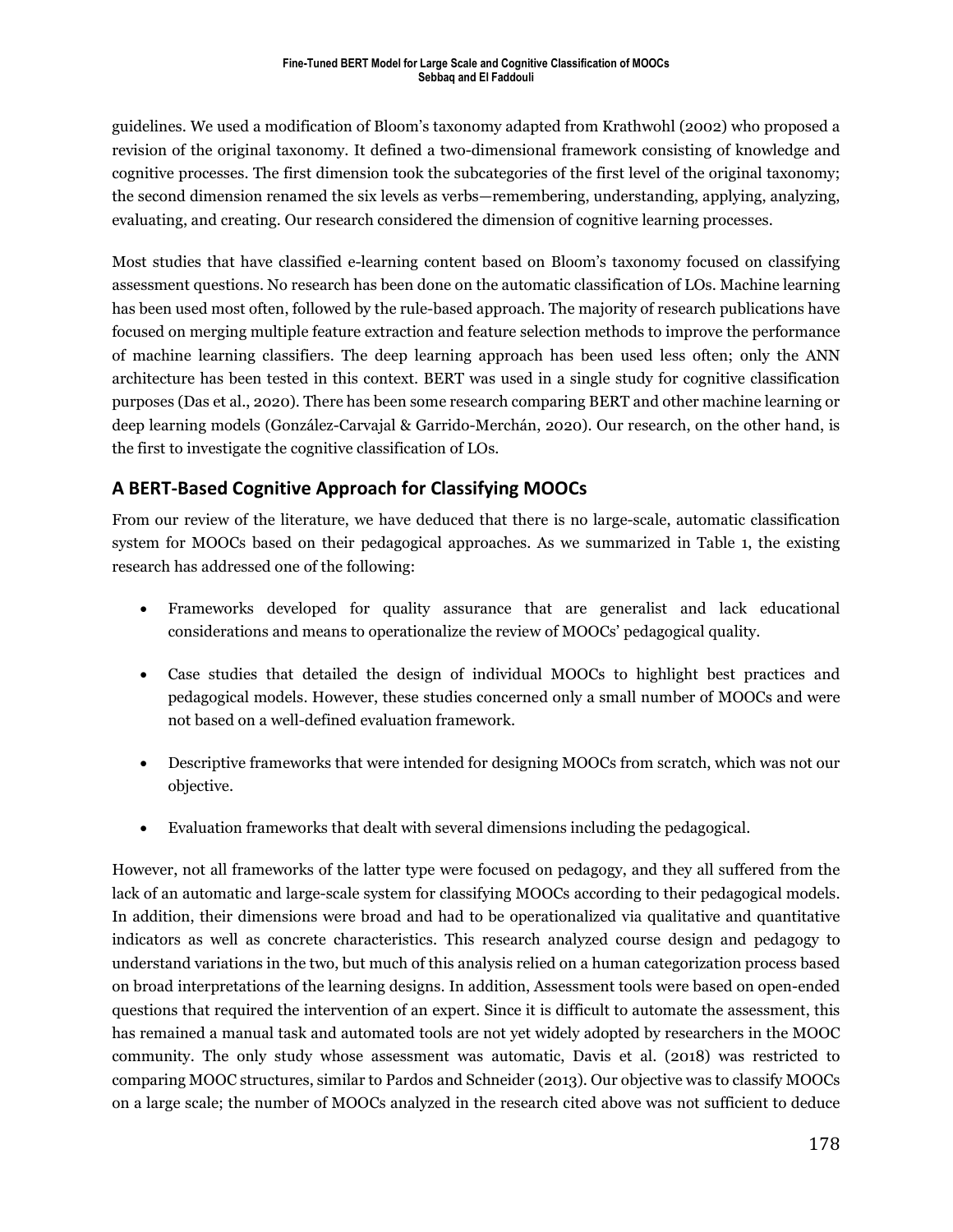the different pedagogies in MOOCs. Both Xing (2019) and Davis et al. (2018) used machine learning for a large analysis of MOOCs. However, the number of MOOCs they examined remained limited, and their data collection methods were manual. Swan et al. (2014) used machine learning for the analysis of about 20 MOOCs. Nevertheless, the result of their clustering cannot be generalized given the limited number of MOOCs they analyzed.

The main challenge of our study was the lack of annotated data. Despite thorough research, we found no annotated learning goal datasets, so we created our learning objectives dataset. Evens so, the size of the dataset remained limited. For its part, BERT is the state-of-the-art technique in NLP (Devlin et al., 2018) and it has demonstrated its performance on small datasets. The contributions of this study are:

- The automatic classification of MOOCs according to their pedagogical approaches based on the cognitive levels of Bloom's taxonomy. The first phase of our automated approach has been implemented in our previous work (Sebbaq & Faddouli, 2021).
- The large scale of our approach was based on the repository of MOOCs already built in our previous work (Sebbaq & Faddouli, 2021).
- The use of transfer learning to resolve the issue of the lack of annotated data.
- Fine-tuning BERT via different strategies: we investigated the impact of choosing different classifiers, from a simple softmax classifier to a more complex classifier like dense layers, LSTM, and Bi-LSTM.

## **Fine-Tuning Strategies**

BERT fine-tuning involves training a classifier with different layers on top of the pre-trained BERT transformer to minimize task-specific parameters. Fine-tuning for a specific task can be done using several approaches, either by fine-tuning the architecture or by fine-tuning different hyper-parameters such as the learning rate or the choice of the best optimization algorithm. Our objective in this research work was the cognitive classification of MOOCs according to their learning objectives. For this type of classification problem, we simply adopted the basic architecture of BERT and then added an output layer for the classification. This layer took as input the final hidden state of the first token [CLS]. We considered this exit to be the ultimate representation of the entire entry sequence. The output layer can be either a simple classifier like softmax or a more complicated network like the bidirectional Bi-LSTM. In our approach, we proposed six different architectures for fine-tuning BERT.

## *BERT-Based Fine-Tuning*

Figure 3 represents the first architecture. In this basic architecture, we mainly relied on the BERT base; we used the output of the token [CLS] provided by BERT only. The output [CLS] was a vector of size 768; we gave it as input to a network that was fully connected with no hidden layer. Since our classification problem was multi-class, the output layer was based on a softmax activation layer. The softmax function formula is:

$$
\sigma(\vec{z}) = \frac{e^{z_i}}{\sum_{j=1}^{K} e^{z_j}}
$$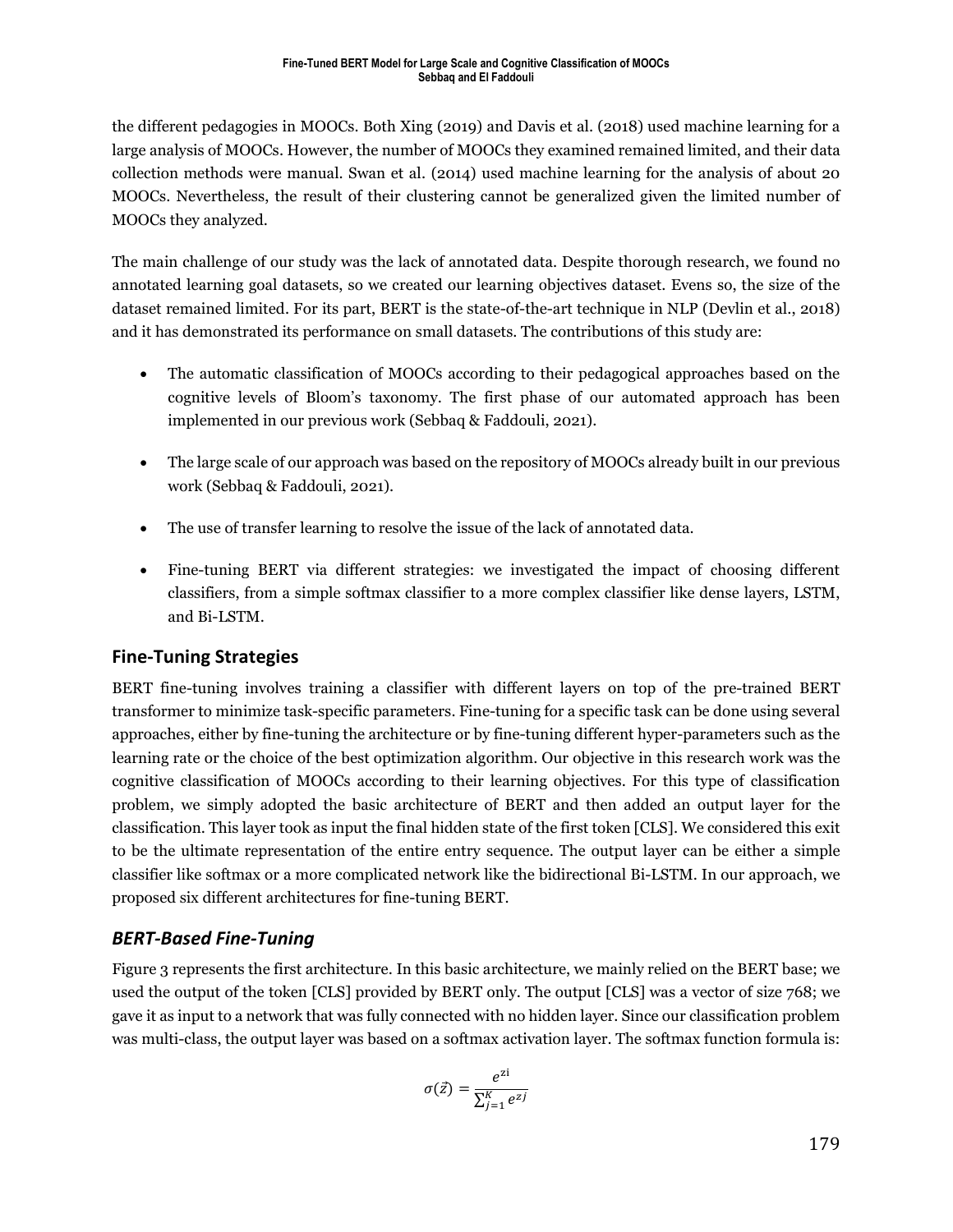where  $\vec{Z} = (z_1; \ldots; z_K)$ ,  $z_i$  values are the elements of the input vector to the softmax function, K is the number of classes in the multi-class classifier. The output node with the highest probability is then chosen as the predicted label for the input.

For preprocessing, we simply cleaned the text of non-alphabetic characters and converted it to lower case.

#### **Figure 3**

*BERT-Based Fine-Tuning Architecture*



In this architecture (see Figure 4), we added fully connected layers. The fully connected layer took the output of BERT's 12 layers and transformed it into the final output of six classes that represented the six cognitive levels of Bloom's taxonomy. This layer consists of three dense layers.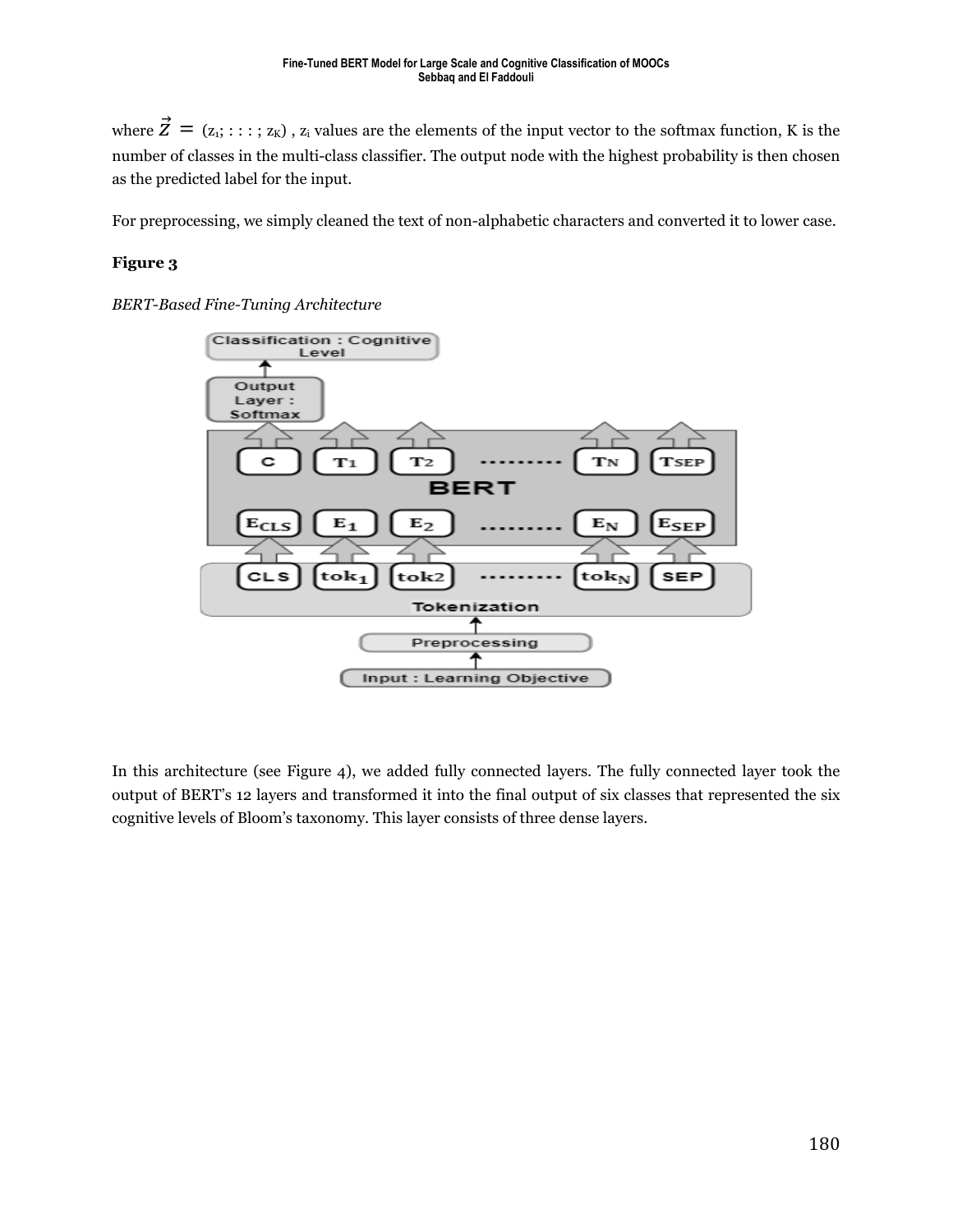

*BERT With Fully Connected Layers Architecture*

In previous architectures, the [CLS] output was the only one used as input for the classifier. In this architecture, we used all the outputs of the last transformer encoder as inputs to an LSTM or Bi-LSTM recurrent neural network as shown in Figure 5. After the input was processed, the network sent the final hidden state to the output layer, which was a fully connected network, to perform classification using the softmax activation function. We also experimented with architecture that was more complex by inserting dense layers between the deep network layer and the output layer.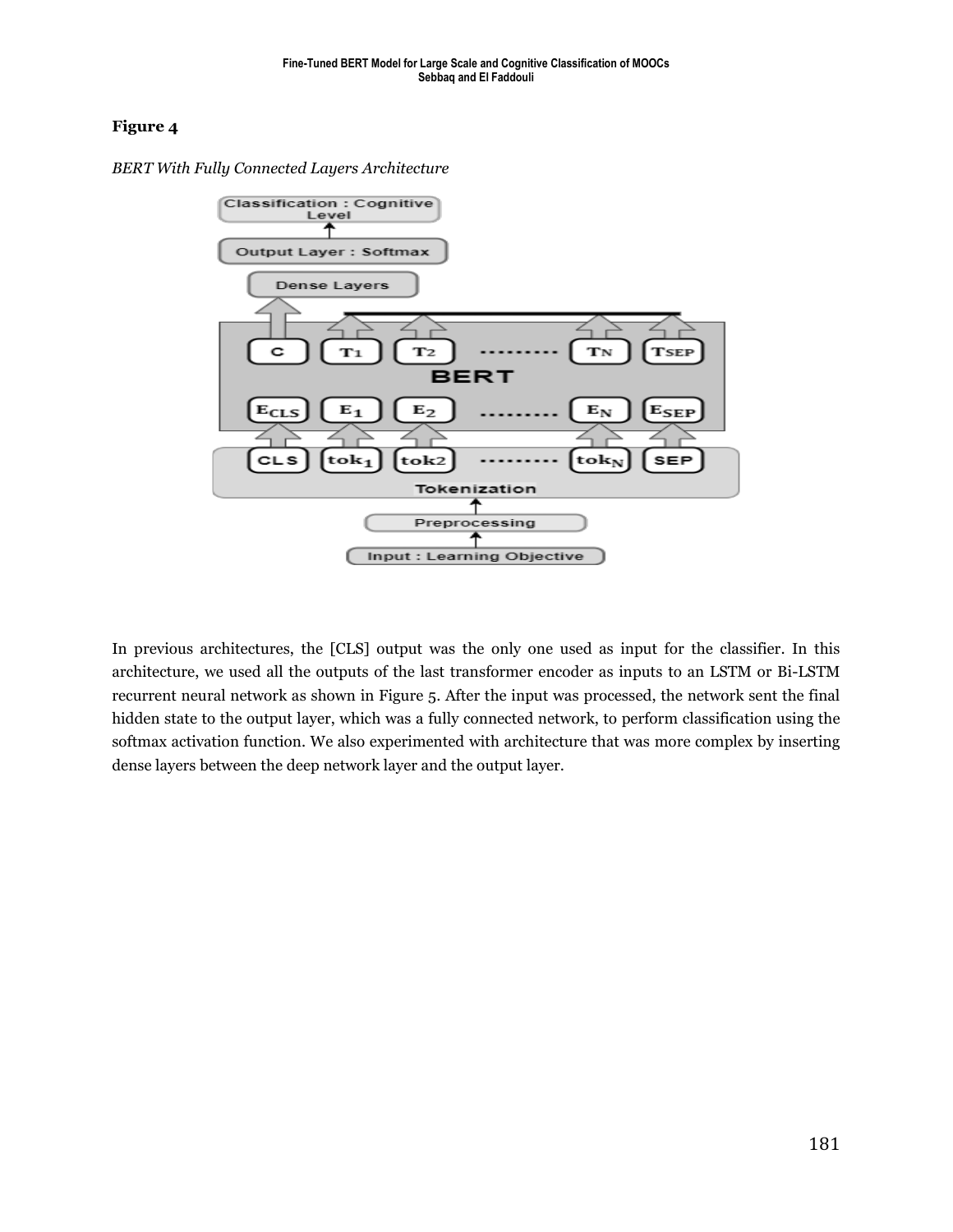

*BERT With Fully Connected Layers and Deep Network Layers Architecture*

## **Experimental Study**

In this section, we provide a representation and a detailed analysis of the dataset as well as a complete presentation of the results that we obtained from experimentation with the different models.

## **Dataset Description and Analysis**

Given the challenge posed by the lack of annotated datasets of LOs according to the cognitive levels of Bloom's taxonomy, our solution was to create our dataset as presented in Table 2. We started by collecting LOs from the MOOCs providers, Coursera, and edX, and then manually annotated them based on Bloom's taxonomy action verbs list. However, some of the action verbs in BTAV overlap at several levels of the hierarchy (Krathwohl, 2002). This leads to ambiguity about the actual meaning of the required cognition (Stanny, 2016) and affects the effectiveness of the BTAV-based classification. Moreover, this method has the drawback of not being able to guarantee the accuracy of our annotations, as well as being timeconsuming.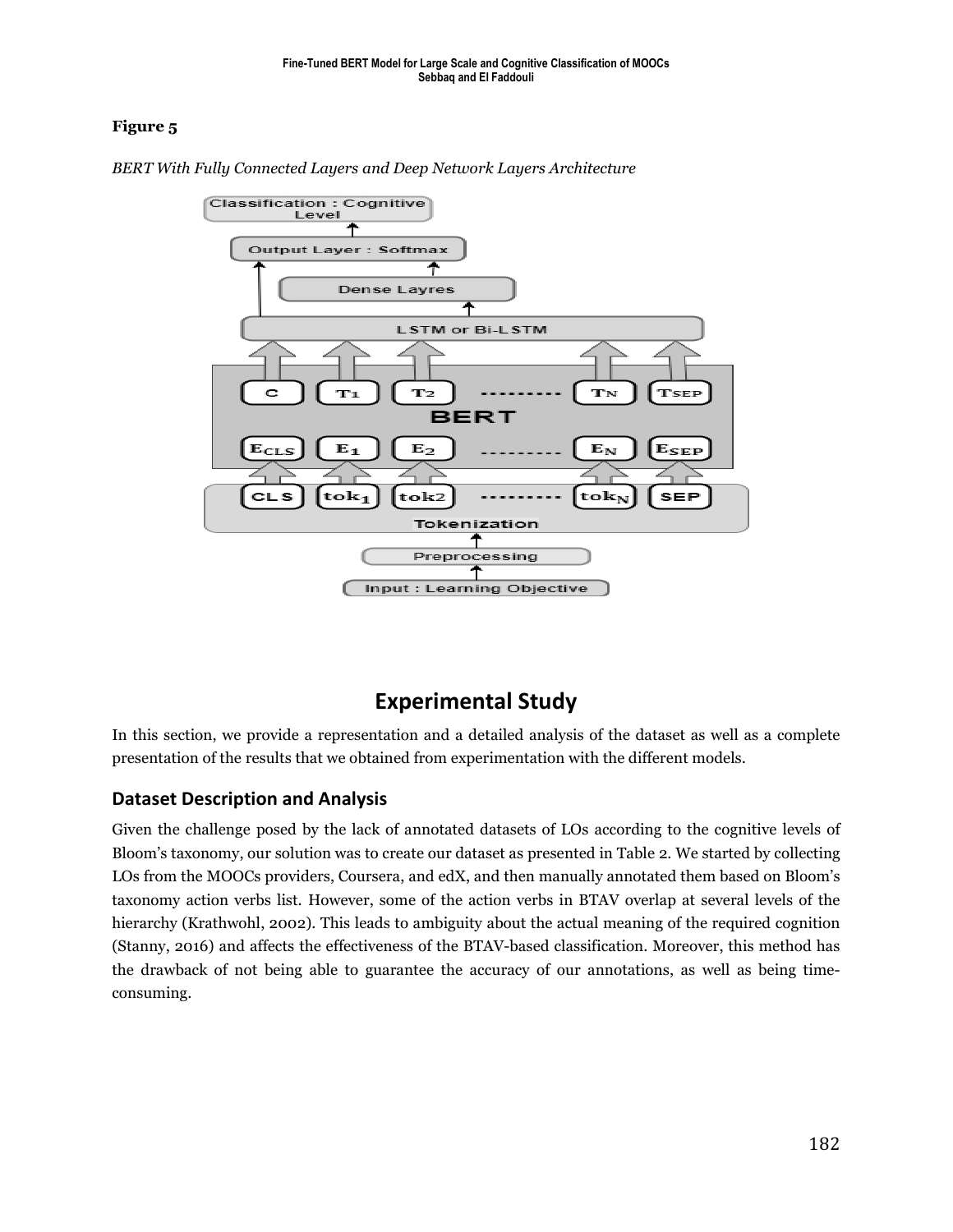#### **Table 2**

| <b>Cognitive level</b>            | 2 3 9 4 | <b>Example</b>                                                                                                                      |
|-----------------------------------|---------|-------------------------------------------------------------------------------------------------------------------------------------|
| Knowledge<br>(remembering)        | 400     | Describe the concept of modular programming and the uses of the<br>function in computer programming                                 |
| Comprehension<br>(understanding)  | 400     | At the end of this module, the learner will be able to classify clustering<br>algorithms based on the data and cluster requirements |
| <b>Application</b><br>(applying)  | 400     | Apply a design process to solve object-oriented design problems                                                                     |
| <b>Analysis</b><br>(analyzing)    | 400     | Analyze the appropriate quantization algorithm                                                                                      |
| <b>Evaluation</b><br>(evaluating) | 394     | Compare the semantic and syntactic ways encapsulation                                                                               |
| <b>Synthesis</b><br>(creating)    | 400     | Create a Docker container in which you will implement a Web<br>application by using a flask in a Linux environment                  |

*The Distribution of LOs in Our Dataset*

The training dataset consisted of 2,394 training objectives. Figure 6 illustrates the number of words per input data point in the form of a histogram. According to the histogram, the average length of the training objectives was about 225. Regarding the class distribution of the data in the input dataset, analysis of Figure 6 suggests that the classes are balanced, with 400 learning objectives per cognitive level.

### **Figure 6**

### *Distribution of Data by Level and Item Length*



## **Evaluation Metrics**

Several considerations, including class balance and expected outcomes, guided the selection of the best measures to evaluate the performance of a given classifier on a certain dataset. Given a dataset with an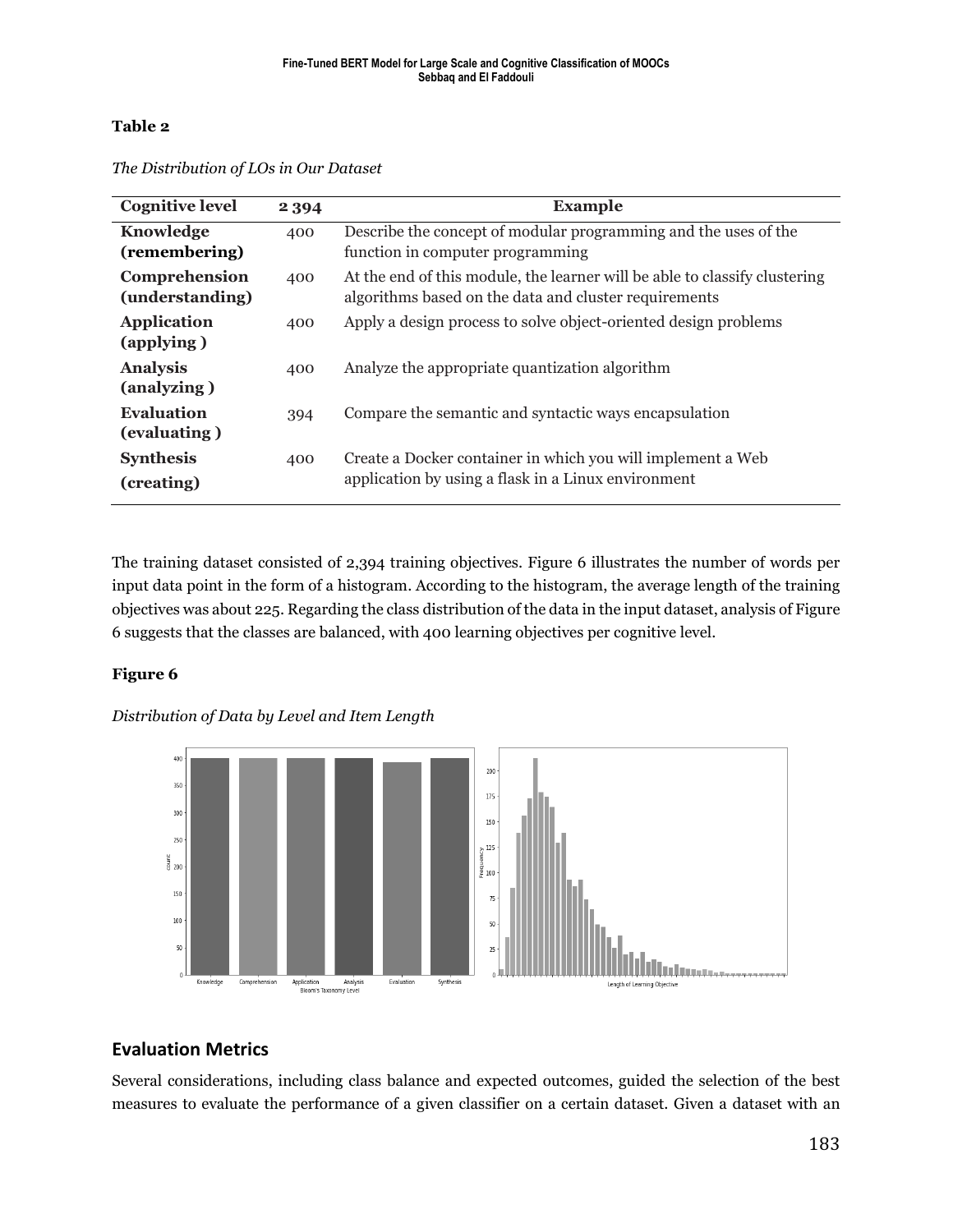approximately balanced number of samples from all classes, we used the accuracy measure to evaluate the performance of our model and compare it with other models (Grandini et al., 2020). Accuracy is the sum of true positive (TP) and true negative (TN) items divided by the sum of all other possibilities, defined as follows:

$$
Accuracy = (TP + TN)/(TP + TN + FP + FN)
$$

where  $TP = True$  Positives,  $TN = True$  Negatives,  $FN = False$  Negatives, and  $FP = False$  Positives.

### **Environment Setup**

We used the Google Colab and Tensorflow environment as well as Keras Tensorflow to build the BERT models. Keras TensorFlow is an open-source mathematical software library used for machine learning applications. It has tools to run on graphic processing units, which can significantly reduce training and inference times on some models. Keras is a high-level API for TensorFlow. It has a modular and easily extensible architecture, and it allows users to create sequential models or a graph of modules that can be easily combined. The library contains many different types of neural layers, cost, and activation functions. We implemented different fine-tuning strategies of BERT on Tensorflow Hub (TFHub). TFHub provides a way to try, test, and reuse machine learning models.

### **Implementation Details**

For our experiments, we used the basic pre-trained model bert multi\_cased L-12 H-768 A-12/2, which had 12 layers, 768 hidden, 12 self-attention heads, and 110M parameters. We used the Adam optimizer, which is one of the most stable and widely used in the deep learning world (Kingma & Ba, 2014). Adam was used in combination with the warmup steps, which were low learning-rate updates that helped the model converge. After trying many different configurations, and after numerous unsuccessful attempts that ran out of memory, we arrived at a working configuration of hyper-parameters. The base learning rate was 3e-5, and the warm-up proportion was 0.1. We empirically set the maximum number of epochs to 15 with a batch size of 32 and saved the best model on the validation set for testing.

For the implementation of the models adopted, we use the Keras Layer function of Tensorflow Hub to build our BERT layer. Then we tokenized our text based on the variables of this layer. This allowed us to have the first input of our BERT model, which was input\_word\_ids. Then we built the two other inputs of BERT, which were the embeddings of position input mask and segments segment ids. We added a dropout of 0.1 after each layer.

## **Results Analysis**

We conducted experiments to demonstrate the efficiency of our proposed approach in terms of performance. Our main task was to explore the performance of BERT on cognitive text classification and evaluate the impact of different fine-tuning strategies. We used six models: (a) standard BERT-based finetuning, (b) BERT with fully connected layers, (c) BERT with LSTM, (d) BERT with Bi-LSTM, (e) BERT with both LSTM and fully connected layers, and (f) BERT with both Bi-LSTM and fully connected layers.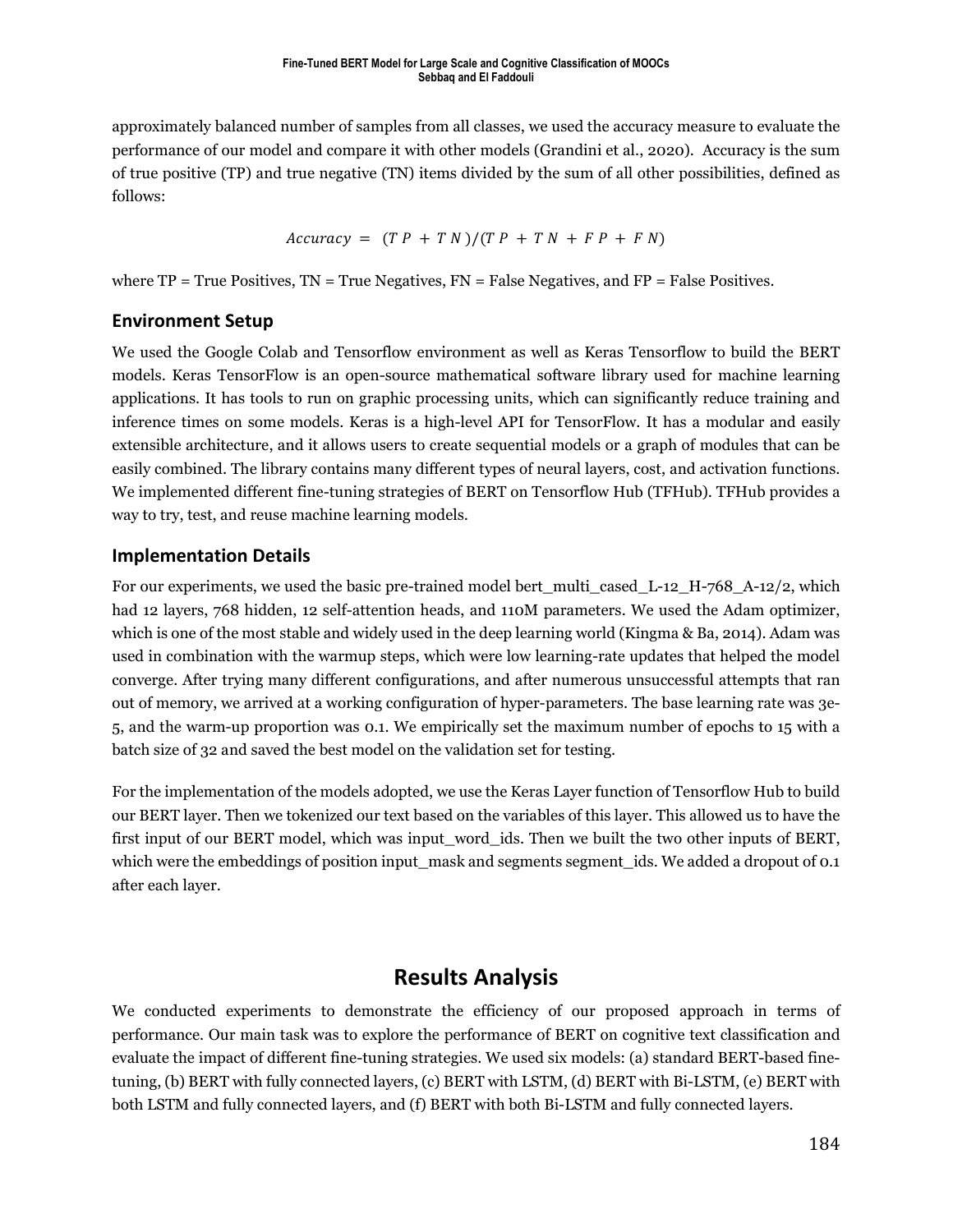In particular, we aimed to answer the following research questions via our experiments.

- (RQ1): How do different fine-tuning strategies have different impacts on the cognitive classification task?
- (RQ2): How effectively does our BERT-based cognitive approach produce better results than other baseline fine-tuning strategies?

## **(RQ1) Comparing Performance of Various Architectures With Different Classifiers**

In order to answer (RQ1), we investigated the effects of various classifiers on BERT. To use a basic softmax classifier upon the last layer of BERT, we experimented with a cascade of dense layers with the activation function ReLU and the more complex classifiers, LSTM and Bi-LSTM. Table 3 presents the accuracies of the six models ranked from the basic to the more complicated. The results demonstrate that the use of a more complex classifier did not improve performance. Instead, it lowered accuracy on the five classification models, which is understandable given that BERT also has deep networks and advanced training techniques.

## **(RQ2) BERT With Three Dense Layers Performed Best**

As a response to (RQ2), our proposed model performs better than other baseline fine-tuning strategies. Thanks to the addition of dense layers on top of BERT. A dense layer is a regular, deeply connected neural network layer of neurons. Each neuron in the previous layer receives feedback from all the neurons in the layer before it, making it densely connected. To prevent overfitting, we also used the dropout, a regularization technique where randomly selected neurons are ignored during training. At each upgrade of the training process, dropout randomly set the outgoing edges of hidden units to zero at random. We added a dropout of 0.1 after each dense layer. We used the activation function ReLU. The biggest benefit of using the ReLU mechanism over other activation functions was that it did not simultaneously stimulate any of the neurons.

#### **Table 3**

| <b>BERT Model</b>                                       | <b>Accuracy</b> |  |
|---------------------------------------------------------|-----------------|--|
| <b>BERT-based fine-tuning</b>                           | 88.75%          |  |
| <b>BERT</b> with three fully connected layers           | 92.5%           |  |
| <b>BERT</b> with LSTM                                   | 91.25%          |  |
| <b>BERT</b> with Bi-LSTM                                | 90.83%          |  |
| <b>BERT</b> with three fully connected layers + LSTM    | 91.46%          |  |
| <b>BERT</b> with three fully connected layers + Bi-LSTM | 92.08%          |  |

*Accuracies of the Different Models*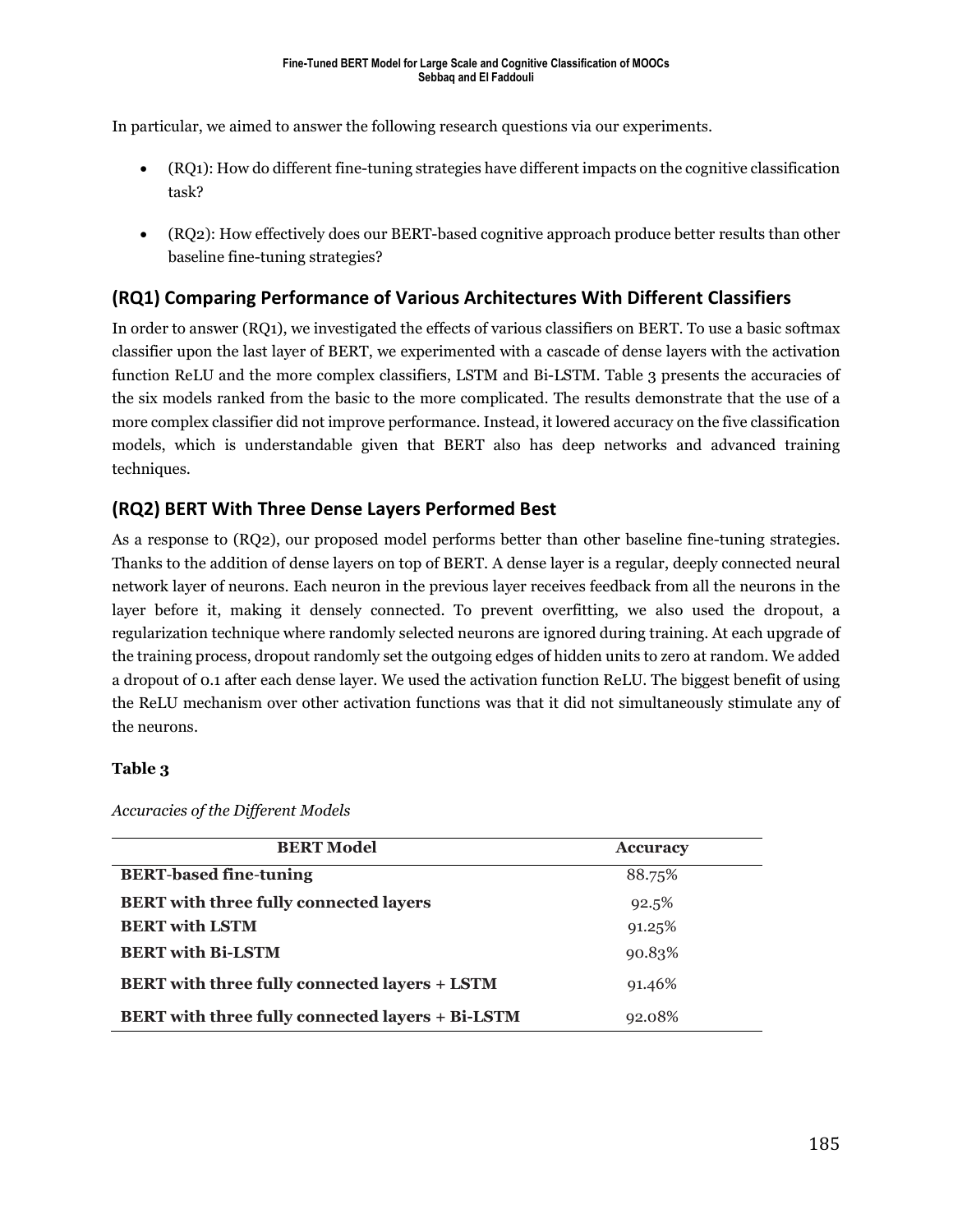## **Conclusion**

The main constraint of our study was the availability of annotated LOs datasets. We managed to build a dataset of 2,394 LOs but this size was still limited. On the other hand, each LO needed to be carefully annotated for the training data to be correct. This makes building a larger dataset a cumbersome and difficult task to handle.

In this study, our goal was to propose a model for the automatic classification of MOOCs according to their pedagogical approaches, and this on a large scale, based on the cognitive levels of Bloom's taxonomy. To this end, we opted for BERT, and then we experimented with different strategies to fine-tune it. In this sense, we investigated the impact of choosing different classifiers upon BERT, from a simple softmax classifier to a more complex classifier such as dense layers, LSTM, and Bi-LSTM. The results demonstrated that using a more complex classifier did not improve performance. Instead, it lowered accuracy on the five classification models, which is understandable given that BERT also has deep networks and advanced training techniques. We also demonstrated that the use of dense layers upon BERT in combination with dropout and the activation function ReLU allowed us to reach the highest accuracy value. Although BERT with dense layers performed well in our experiment, we have not yet explored other fine-tuning strategies. In a future study, we will tackle other techniques such as multitask learning to enhance the performance of our BERT model.

Overall, our proposed approach proved its ability to classify learning objectives in MOOCs. Since our approach was based on learning objectives for the pedagogical classification of MOOCs, potential applications to other learning objects in the context of distance learning are worth exploring in future research and practice.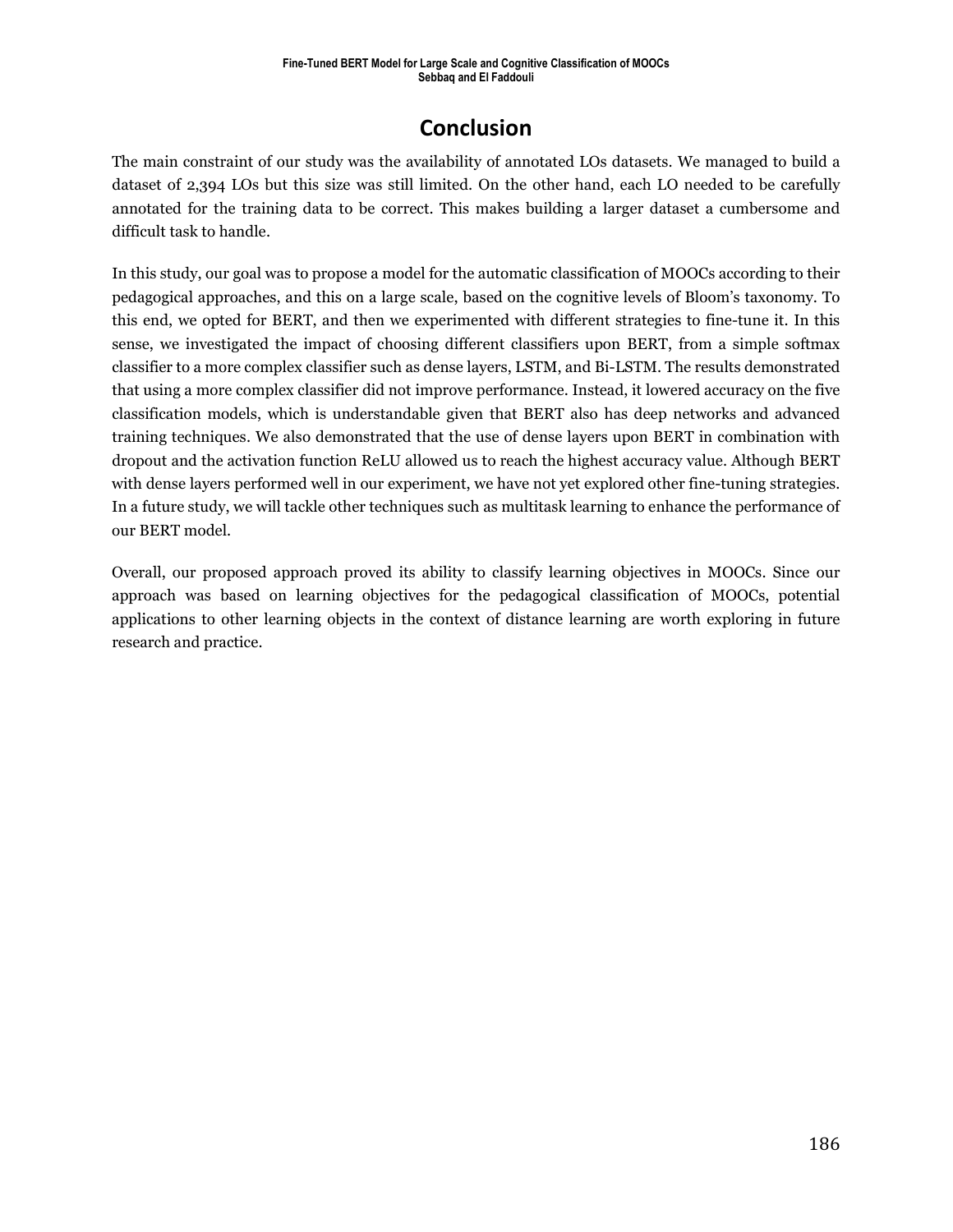## **References**

- Abduljabbar, D. A., & Omar, N. (2015). Exam questions classification based on Bloom's taxonomy cognitive level using classifiers combination. *Journal of Theoretical and Applied Information Technology, 78*(3), 447[. http://www.jatit.org/volumes/Vol78No3/15Vol78No3.pdf](http://www.jatit.org/volumes/Vol78No3/15Vol78No3.pdf)
- Conole, G. (2014, April). The 7Cs of learning design: A new approach to rethinking design practice. *Proceedings of the Ninth International Conference on Networked Learning* (pp. 502–509). Edinburgh, Scotland. <https://www.lancaster.ac.uk/fss/organisations/netlc/past/nlc2014/abstracts/pdf/conole.pdf>
- Conole, G. (2016). MOOCs as disruptive technologies: Strategies for enhancing the learner experience and quality of MOOCs. *Revista de Educación a Distancia, 50*(2). <http://dx.doi.org/10.6018/red/50/2>
- Das, S., Das Mandal, S. K., & Basu, A. (2020). Identification of cognitive learning complexity of assessment questions using multi-class text classification. *Contemporary Educational Technology, 12*(2), Article ep275[. https://doi.org/10.30935/cedtech/8341](https://doi.org/10.30935/cedtech/8341)
- Davis, D., Seaton, D., Hauff, C., & Houben, G. J. (2018, June). Toward large-scale learning design: Categorizing course designs in service of supporting learning outcomes. *Proceedings of the Fifth Annual ACM Conference on Learning at Scale* (pp. 1–10). <https://doi.org/10.1145/3231644.3231663>
- Devlin, J., Chang, M. W., Lee, K., & Toutanova, K. (2018). *Bert: Pre-training of deep bidirectional transformers for language understanding*. arXiv preprint arXiv:1810.04805. <https://arxiv.org/abs/1810.04805>
- González-Carvajal, S., & Garrido-Merchán, E. C. (2020). *Comparing BERT against traditional machine learning text classification*. arXiv preprint arXiv:2005.13012[. https://arxiv.org/abs/2005.13012](https://arxiv.org/abs/2005.13012)
- Grandini, M., Bagli, E., & Visani, G. (2020). *Metrics for multi-class classification: An overview*. arXiv preprint arXiv:2008.05756[. https://arxiv.org/abs/2008.05756](https://arxiv.org/abs/2008.05756)
- Haris, S. S., & Omar, N. (2012, December). A rule-based approach in Bloom's taxonomy question classification through natural language processing. *Seventh International Conference on Computing and Convergence Technology* (ICCCT; pp. 410–414). Institute of Electrical and Electronics Engineers.<https://ieeexplore.ieee.org/abstract/document/6530368>
- Kingma, D. P., & Ba, J. (2014). *Adam: A method for stochastic optimization*. arXiv preprint arXiv:1412.6980.<https://arxiv.org/abs/1412.6980>
- Kopp, M., & Lackner, E. (2014). Do MOOCs need a special instructional design? *Proceedings of Sixth International Conference on Education and New Learning* (EDULEARN14; pp. 7138–7147). Barcelona, Spain. <https://library.iated.org/view/KOPP2014DOM>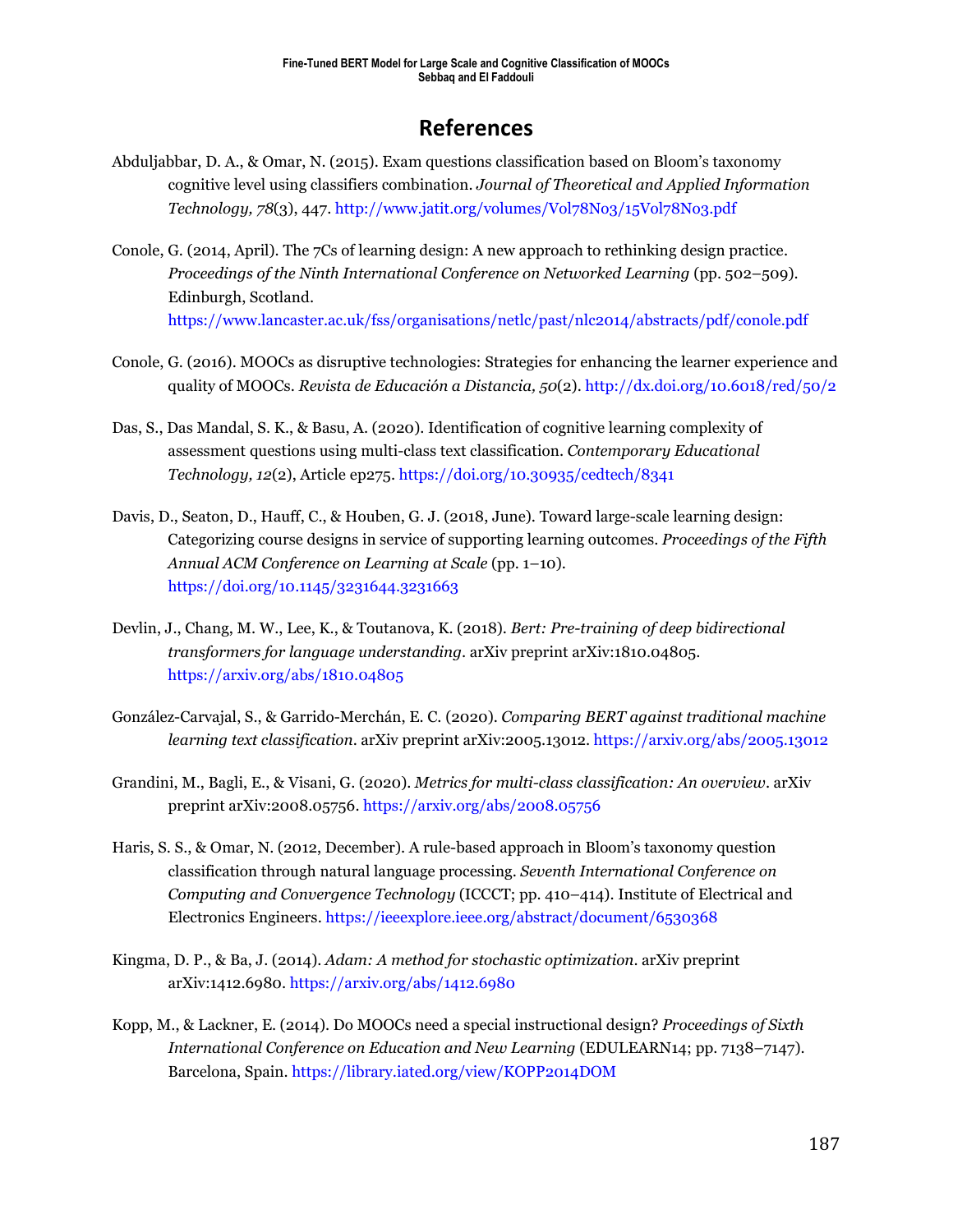- Krathwohl, D. R. (2002). A revision of Bloom's taxonomy: An overview. *Theory into Practice, 41*(4), 212– 218. [https://doi.org/10.1207/s15430421tip4104\\_2](https://doi.org/10.1207/s15430421tip4104_2)
- Major, C. H., & Blackmon, S. J. (2016). Massive open online courses: Variations on a new instructional form. *New Directions for Institutional Research, 2015*(167), 11–25. <https://doi.org/10.1002/ir.20151>
- Margaryan, A., Bianco, M., & Littlejohn, A. (2015). Instructional quality of massive open online courses (MOOCs). *Computers & Education, 80*, 77–83.<https://doi.org/10.1016/j.compedu.2014.08.005>
- Merrill, M. D. (2012). *First principles of instruction*. John Wiley & Sons. [https://digitalcommons.usu.edu/usufaculty\\_monographs/100/](https://digitalcommons.usu.edu/usufaculty_monographs/100/)
- Mohammed, M., & Omar, N. (2020). Question classification based on Bloom's taxonomy cognitive domain using modified TF-IDF and word2vec. *PLOS ONE 15*, e0230442. <https://doi.org/10.1371/journal.pone.0230442>
- Molenda, M. (2003). In search of the elusive ADDIE model. *Performance improvement*, *42*(5), 34-37. <http://www.damiantgordon.com/Courses/DT580/In-Search-of-Elusive-ADDIE.pdf>
- Nevid, J. S., & McClelland, N. (2013). Using action verbs as learning outcomes: Applying Bloom's taxonomy in measuring instructional objectives in introductory psychology. *Journal of Education and Training Studies, 1*(2), 19–24.<https://doi.org/10.11114/jets.v1i2.94>
- Omar, N., Haris, S. S., Hassan, R., Arshad, H., Rahmat, M., Zainal, N. F. A., & Zulkifli, R. (2012). Automated analysis of exam questions according to Bloom's taxonomy. *Procedia: Social and Behavioral Sciences, 59*, 297–303.<https://doi.org/10.1016/j.sbspro.2012.09.278>
- Osman, A., & Yahya, A. A. (2016). Classifications of exam questions using linguistically-motivated features: A case study based on Bloom's taxonomy. [https://www.researchgate.net/publication/298286164\\_Classifications\\_of\\_Exam\\_Questions\\_Usi](https://www.researchgate.net/publication/298286164_Classifications_of_Exam_Questions_Using_Linguistically-Motivated_Features_A_Case_Study_Based_on_Blooms_Taxonomy) [ng\\_Linguistically-Motivated\\_Features\\_A\\_Case\\_Study\\_Based\\_on\\_Blooms\\_Taxonomy](https://www.researchgate.net/publication/298286164_Classifications_of_Exam_Questions_Using_Linguistically-Motivated_Features_A_Case_Study_Based_on_Blooms_Taxonomy)
- Pardos, Z. A., & Schneider, E. (2013). *AIED 2013 workshops proceedings* (Vol. 1). [http://people.cs.pitt.edu/~falakmasir/docs/AIED2013.pdf](http://people.cs.pitt.edu/%7Efalakmasir/docs/AIED2013.pdf)
- Quintana, R. M., & Tan, Y. (2019). Characterizing MOOC pedagogies: Exploring tools and methods for learning designers and researchers. *Online Learning, 23*(4), 62–84. <https://doi.org/10.24059/olj.v23i4.2084>
- Rosselle, M., Caron, P. A., & Heutte, J. (2014, February). A typology and dimensions of a description framework for MOOCs. In *Proceedings of European MOOCs Stakeholders Summit 2014,*  (eMOOCs 2014; pp. 130–139). Lausanne, Switzerland. Proceedings document published by Open Education Europa (www. openeducationeuropa. eu). [https://hal.archives-ouvertes.fr/hal-](https://hal.archives-ouvertes.fr/hal-00957025/)[00957025/](https://hal.archives-ouvertes.fr/hal-00957025/)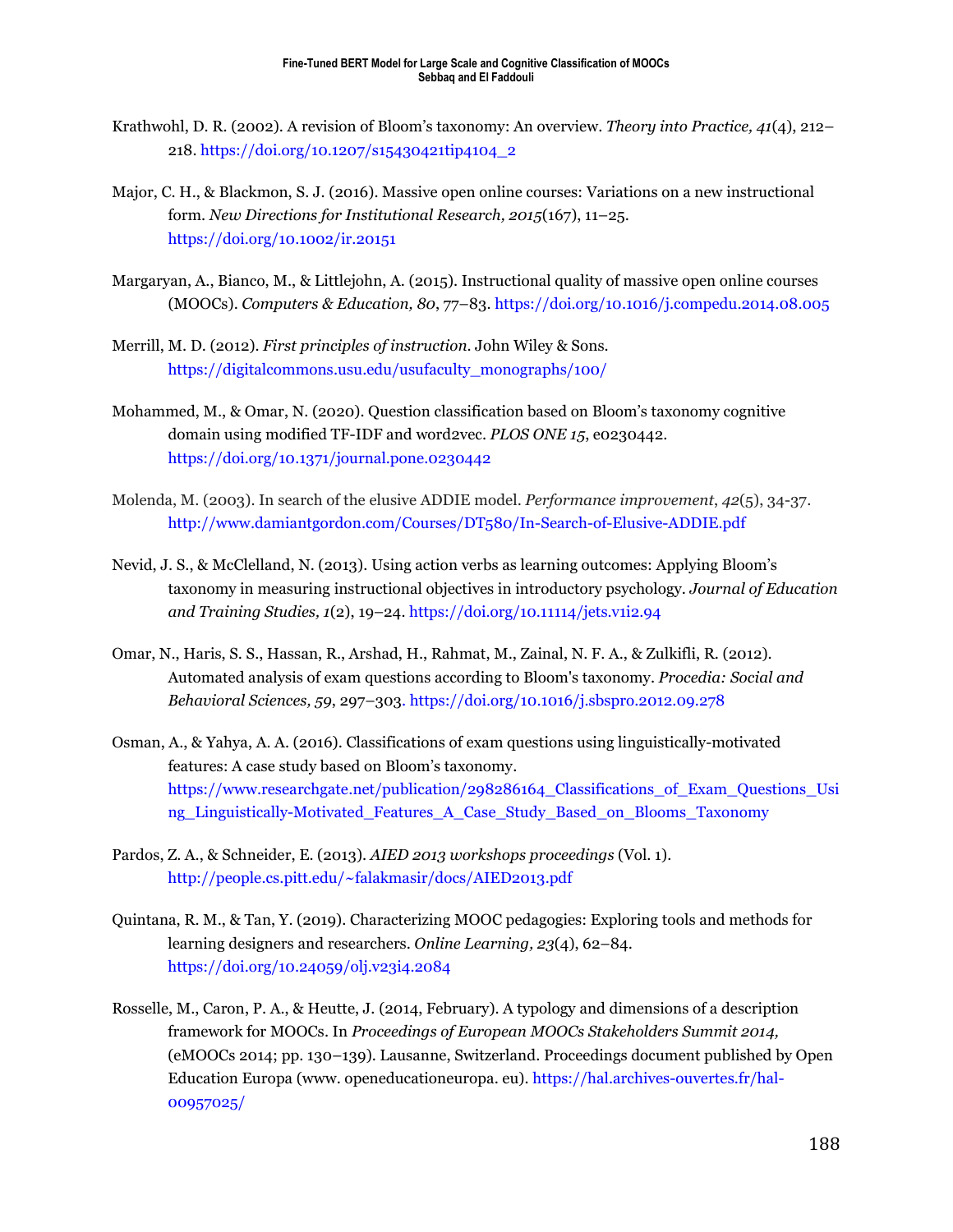- Sebbaq, H., El Faddouli, N. E., & Bennani, S. (2020, September). Recommender system to support MOOCs teachers: Framework based on ontology and linked data. *Proceedings of the 13th International Conference on Intelligent Systems: Theories and Applications,*Article 18. <https://doi.org/10.1145/3419604.3419619>
- Sebbaq, H., & Faddouli, N. E. E. (2021, January). MOOCs semantic interoperability: Towards unified and pedagogically enriched model for building a linked data repository. *International Conference on Digital Technologies and Applications*. Springer, 621-631.
- Stanny, C. J. (2016). Reevaluating Bloom's taxonomy: What measurable verbs can and cannot say about student learning. *Education Sciences, 6*(4), 37.<https://doi.org/10.3390/educsci6040037>
- Swan, K., Day, S., Bogle, L., & van Prooyen, T. (2014). AMP: A tool for characterizing the pedagogical approaches of MOOCs. *E-mentor, 2*(54), 75–85.<https://doi.org/10.15219/em54.1098>
- Swart, A. J., & Daneti, M. (2019, April). Analyzing learning outcomes for electronic fundamentals using Bloom's taxonomy. *2019 IEEE Global Engineering Education Conference* (EDUCON; pp. 39– 44). Institute of Electrical and Electronics Engineers. <https://ieeexplore.ieee.org/document/8725137>
- Ting Fei, Wei Jyh Heng, Kim Chuan Toh, & Tian Qi. (2003). Question classification for e-learning by artificial neural network. *Proceedings of the Joint Fourth International Conference on Information, Communications and Signal Processing, and the Fourth Pacific Rim Conference on Multimedia* (pp. 1757–1761). Institute of Electrical and Electronics Engineers. Singapore. <https://doi.org/10.1109/ICICS.2003.1292768>
- Vaswani, A., Shazeer, N., Parmar, N., Uszkoreit, J., Jones, L., Gomez, A. N., Kaiser, L., & Polosukhin, I. (2017). Attention is all you need. *31st Conference on Neural Information Processing Systems*  (NIPS 2017; pp. 5998–6008). Long Beach, USA.<https://arxiv.org/abs/1706.03762>
- Xing, W. (2019). Exploring the influences of MOOC design features on student performance and persistence. *Distance Education, 40*(1), 98–113. <https://doi.org/10.1080/01587919.2018.1553560>
- Yousef, A. M. F., Chatti, M. A., Schroeder, U., & Wosnitza, M. (2014, July). What drives a successful MOOC? An empirical examination of criteria to assure design quality of MOOCs. *14th International Conference on Advanced Learning Technologies* (pp. 44–48). Institute of Electrical and Electronics Engineers[. https://doi.org/10.1109/ICALT.2014.23](https://doi.org/10.1109/ICALT.2014.23)
- Yusof, N., Hui, C. J. (2010). Determination of Bloom's cognitive level of question items using artificial neural network. *10th International Conference on Intelligent Systems Design and Applications* (ISDA; pp. 866–870). Institute of Electrical and Electronics Engineers. Cairo, Egypt. <https://doi.org/10.1109/ISDA.2010.5687152>